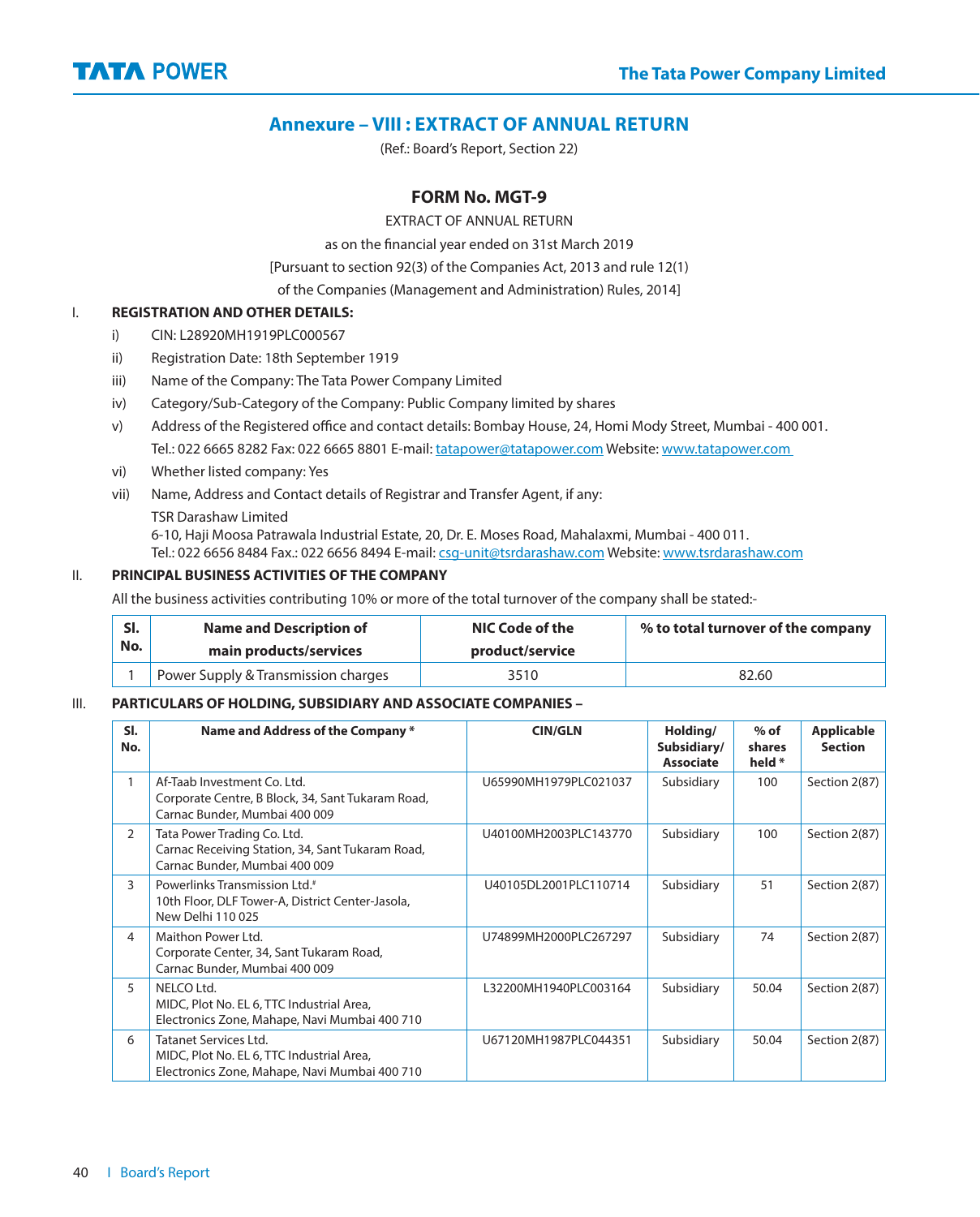

| SI.<br>No. | Name and Address of the Company *                                                                                                                         | <b>CIN/GLN</b>        | Holding/<br>Subsidiary/<br><b>Associate</b> | $%$ of<br>shares<br>held * | <b>Applicable</b><br><b>Section</b> |                       |
|------------|-----------------------------------------------------------------------------------------------------------------------------------------------------------|-----------------------|---------------------------------------------|----------------------------|-------------------------------------|-----------------------|
| 7          | Nelco Network Products Ltd.<br>EL-6, TTC Industrial Area, MIDC, Mahape,<br>Navi Mumbai 400 710                                                            | U32309MH2016PLC285693 | Subsidiary                                  | 50.04                      | Section 2(87)                       | <b>NOTICE</b>         |
| 8          | Industrial Energy Ltd. <sup>#</sup><br>c/o The Tata Power Co. Ltd., Corporate Centre,<br>A Block, 34, Sant Tukaram Road, Carnac Bunder,<br>Mumbai 400 009 | U74999MH2007PLC167623 | Subsidiary                                  | 74                         | Section 2(87)                       |                       |
| 9          | Industrial Power Utility Ltd.<br>c/o The Tata Power Co. Ltd., Corporate Centre,<br>A Block, 34, Sant Tukaram Road, Carnac Bunder,<br>Mumbai 400 009       | U74999MH2007PLC168291 | Subsidiary                                  | 100                        | Section 2(87)                       | <b>BOARD'S REPORT</b> |
| 10         | Tata Power Delhi Distribution Ltd.<br>NDPL House, Hudson Lines, Kingsway Camp,<br>Delhi 110 009                                                           | U40109DL2001PLC111526 | Subsidiary                                  | 51                         | Section 2(87)                       |                       |
| 11         | NDPL Infra Ltd.<br>Jeevan Bharati Tower #1, 10th Floor, 124,<br>Connaught Circus, New Delhi 110 001                                                       | U40106DL2011PLC223982 | Subsidiary                                  | 51                         | Section 2(87)                       |                       |
| 12         | Coastal Gujarat Power Ltd.<br>34, Sant Tukaram Road, Carnac Bunder, Mumbai 400 009                                                                        | U40102MH2006PLC182213 | Subsidiary                                  | 100                        | Section 2(87)                       | $\&$ A                |
| 13         | Tata Power Renewable Energy Ltd.<br>c/o The Tata Power Co. Ltd., Corporate Centre,<br>A Block, 34, Sant Tukaram Road, Carnac Bunder,<br>Mumbai 400 009    | U40108MH2007PLC168314 | Subsidiary                                  | 100                        | Section 2(87)                       | $\overline{M}$        |
| 14         | Tata Power Green Energy Ltd.<br>B Block, Corporate Centre, 34, Sant Tukaram Road,<br>Carnac Bunder, Mumbai 400 009                                        | U40108MH2011PLC211851 | Subsidiary                                  | 100                        | Section 2(87)                       |                       |
| 15         | Supa Windfarm Ltd.<br>c/o The Tata Power Co. Ltd., Corporate Centre,<br>A Block, 34, Sant Tukaram Road, Carnac Bunder,<br>Mumbai 400 009                  | U40300MH2015PLC270878 | Subsidiary                                  | 100                        | Section 2(87)                       | REPORT<br>ပ္ပ         |
| 16         | Nivade Windfarm Ltd.<br>c/o The Tata Power Co. Ltd., Corporate Centre,<br>A Block, 34, Sant Tukaram Road, Carnac Bunder,<br>Mumbai 400 009                | U40300MH2015PLC271114 | Subsidiary                                  | 100                        | Section 2(87)                       |                       |
| 17         | Poolavadi Windfarm Ltd.<br>c/o The Tata Power Co. Ltd., Corporate Centre,<br>A Block, 34, Sant Tukaram Road, Carnac Bunder,<br>Mumbai 400 009             | U40300MH2016PLC271899 | Subsidiary                                  | 100                        | Section 2(87)                       | <b>BRR</b>            |
| 18         | Indo Rama Renewables Jath Ltd.<br>c/o The Tata Power Co. Ltd., Corporate Centre,<br>34, Sant Tukaram Road, Carnac Bunder,<br>Mumbai 400 009               | U40300MH2012PLC316963 | Subsidiary                                  | 100                        | Section 2(87)                       |                       |
| 19         | Vagarai Windfarm Ltd.<br>c/o The Tata Power Co. Ltd., Corporate Centre, 34,<br>Sant Tukaram Road, Carnac Bunder, Mumbai 400 009                           | U40106MH2017PLC291708 | Subsidiary                                  | 72                         | Section 2(87)                       | CONSOLIDATED          |
| 20         | Walwhan Renewable Energy Ltd.<br>c/o The Tata Power Co. Ltd., Corporate Centre B, 34,<br>Sant Tukaram Road, Carnac Bunder, Mumbai 400 009                 | U40103MH2009PLC197021 | Subsidiary                                  | 100                        | Section 2(87)                       |                       |
| 21         | Clean Sustainable Solar Energy Pvt. Ltd.<br>c/o The Tata Power Co. Ltd., Corporate Centre B, 34,<br>Sant Tukaram Road, Carnac Bunder, Mumbai 400 009      | U40300MH2014PTC254371 | Subsidiary                                  | 99.99                      | Section 2(87)                       |                       |
| 22         | Dreisatz Mysolar24 Pvt. Ltd.<br>C-14, Lower Ground Floor, Chirag Enclave,<br>Greater Kailash - 1, New Delhi 110 048                                       | U40102DL2009PTC195082 | Subsidiary                                  | 100                        | Section 2(87)                       | STANDALONE            |
| 23         | MI Mysolar24 Pvt. Ltd.<br>C-14, Lower Ground Floor, Chirag Enclave,<br>Greater Kailash - 1, New Delhi 110 048                                             | U40106DL2009PTC195090 | Subsidiary                                  | 100                        | Section 2(87)                       |                       |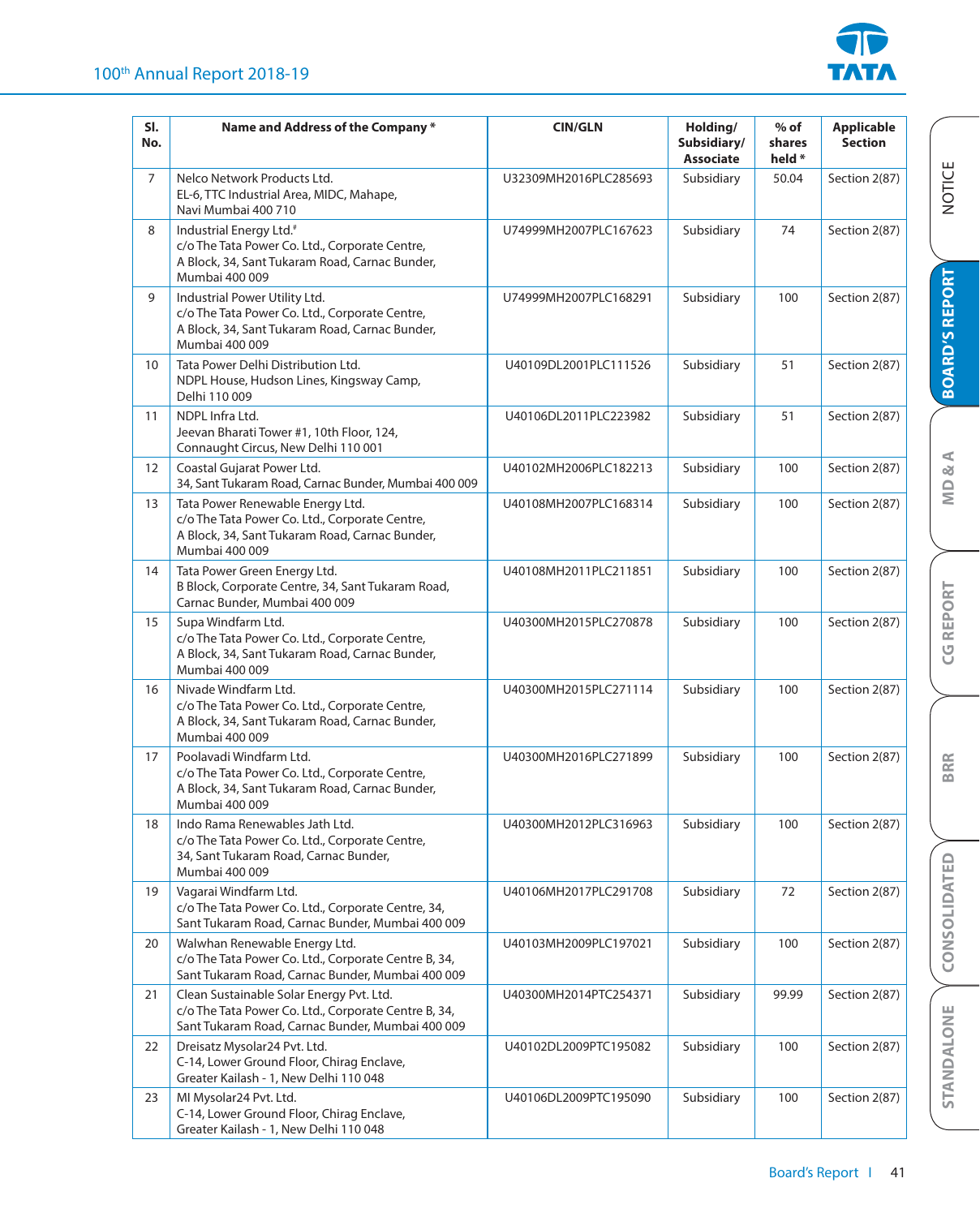| SI.<br>No. | Name and Address of the Company *                                                                                                        | <b>CIN/GLN</b>        | Holding/<br>Subsidiary/<br><b>Associate</b> | $%$ of<br>shares<br>held * | <b>Applicable</b><br><b>Section</b> |
|------------|------------------------------------------------------------------------------------------------------------------------------------------|-----------------------|---------------------------------------------|----------------------------|-------------------------------------|
| 24         | Northwest Energy Pvt. Ltd.<br>c/o The Tata Power Co. Ltd., Corporate Centre B, 34,<br>Sant Tukaram Road, Carnac Bunder, Mumbai 400 009   | U40108MH2008PTC182762 | Subsidiary                                  | 100                        | Section 2(87)                       |
| 25         | Solarsys Renewable Energy Pvt. Ltd.<br>C-14, Lower Ground Floor, Chirag Enclave,<br>Greater Kailash - 1, New Delhi 110 048               | U74999DL2004PTC131074 | Subsidiary                                  | 100                        | Section 2(87)                       |
| 26         | Walwhan Solar Energy GJ Ltd.<br>c/o The Tata Power Co. Ltd., Corporate Centre B, 34,<br>Sant Tukaram Road, Carnac Bunder, Mumbai 400 009 | U40104MH2008PLC184134 | Subsidiary                                  | 100                        | Section 2(87)                       |
| 27         | Walwhan Solar Raj Ltd.<br>c/o The Tata Power Co. Ltd., Corporate Centre B, 34,<br>Sant Tukaram Road, Carnac Bunder, Mumbai 400 009       | U40105MH2010PLC202097 | Subsidiary                                  | 100                        | Section 2(87)                       |
| 28         | Walwhan Solar BH Ltd.<br>c/o The Tata Power Co. Ltd., Corporate Centre B, 34,<br>Sant Tukaram Road, Carnac Bunder, Mumbai 400 009        | U40106MH2010PLC209615 | Subsidiary                                  | 100                        | Section 2(87)                       |
| 29         | Walwhan Solar MH Ltd.<br>c/o The Tata Power Co. Ltd., Corporate Centre B, 34,<br>Sant Tukaram Road, Carnac Bunder, Mumbai 400 009        | U40108MH2006PLC165673 | Subsidiary                                  | 100                        | Section 2(87)                       |
| 30         | Walwhan Wind RJ Ltd.<br>C-14, Lower Ground Floor, Chirag Enclave,<br>Greater Kailash - 1, New Delhi 110 048                              | U40108DL2006PLC274219 | Subsidiary                                  | 100                        | Section 2(87)                       |
| 31         | Walwhan Solar AP Ltd.<br>c/o The Tata Power Co. Ltd., Corporate Centre B, 34,<br>Sant Tukaram Road, Carnac Bunder, Mumbai 400 009        | U40109MH2008PLC178769 | Subsidiary                                  | 100                        | Section 2(87)                       |
| 32         | Walwhan Solar KA Ltd.<br>c/o The Tata Power Co. Ltd., Corporate Centre B, 34,<br>Sant Tukaram Road, Carnac Bunder, Mumbai 400 009        | U40300MH2012PLC233418 | Subsidiary                                  | 100                        | Section 2(87)                       |
| 33         | Walwhan Solar MP Ltd.<br>c/o The Tata Power Co. Ltd., Corporate Centre B, 34,<br>Sant Tukaram Road, Carnac Bunder, Mumbai 400 009        | U40106MH2010PLC206275 | Subsidiary                                  | 100                        | Section 2(87)                       |
| 34         | Walwhan Solar PB Ltd.<br>C-14, Lower Ground Floor, Chirag Enclave,<br>Greater Kailash - 1, New Delhi 110 048                             | U40300DL2010PLC274220 | Subsidiary                                  | 100                        | Section 2(87)                       |
| 35         | Walwhan Energy RJ Ltd.<br>c/o The Tata Power Co. Ltd., Corporate Centre B, 34,<br>Sant Tukaram Road, Carnac Bunder, Mumbai 400 009       | U40105MH2010PLC206475 | Subsidiary                                  | 100                        | Section 2(87)                       |
| 36         | Walwhan Solar TN Ltd.<br>C-14, Lower Ground Floor, Chirag Enclave,<br>Greater Kailash - 1, New Delhi 110 048                             | U40106DL2010PLC277364 | Subsidiary                                  | 100                        | Section 2(87)                       |
| 37         | Walwhan Solar RJ Ltd.<br>c/o The Tata Power Co. Ltd., Corporate Centre B, 34,<br>Sant Tukaram Road, Carnac Bunder, Mumbai 400 009        | U40300MH2011PLC213470 | Subsidiary                                  | 100                        | Section 2(87)                       |
| 38         | Walwhan Urja Anjar Ltd.<br>C-14, Lower Ground Floor, Chirag Enclave,<br>Greater Kailash - 1, New Delhi 110 048                           | U40300DL2010PLC282627 | Subsidiary                                  | 100                        | Section 2(87)                       |
| 39         | Walwhan Urja India Ltd.<br>c/o The Tata Power Co. Ltd., Corporate Centre B, 34,<br>Sant Tukaram Road, Carnac Bunder, Mumbai 400 009      | U40109MH2006PLC165964 | Subsidiary                                  | 100                        | Section 2(87)                       |
| 40         | Dugar Hydro Power Ltd. <sup>#</sup><br>Santosh Bhavan, 1st Floor, Near Govt. Middle School,<br>Mehli, PO Kasumpti, Shimla 171 009        | U40101HP2011PLC031626 | Subsidiary                                  | 50.001                     | Section 2(87)                       |
| 41         | Tata Power Solar Systems Ltd.<br>Plot No.78, Electronic City, Hosur Road,<br>Bengaluru 560 100                                           | U40106KA1989PLC034989 | Subsidiary                                  | 100                        | Section 2(87)                       |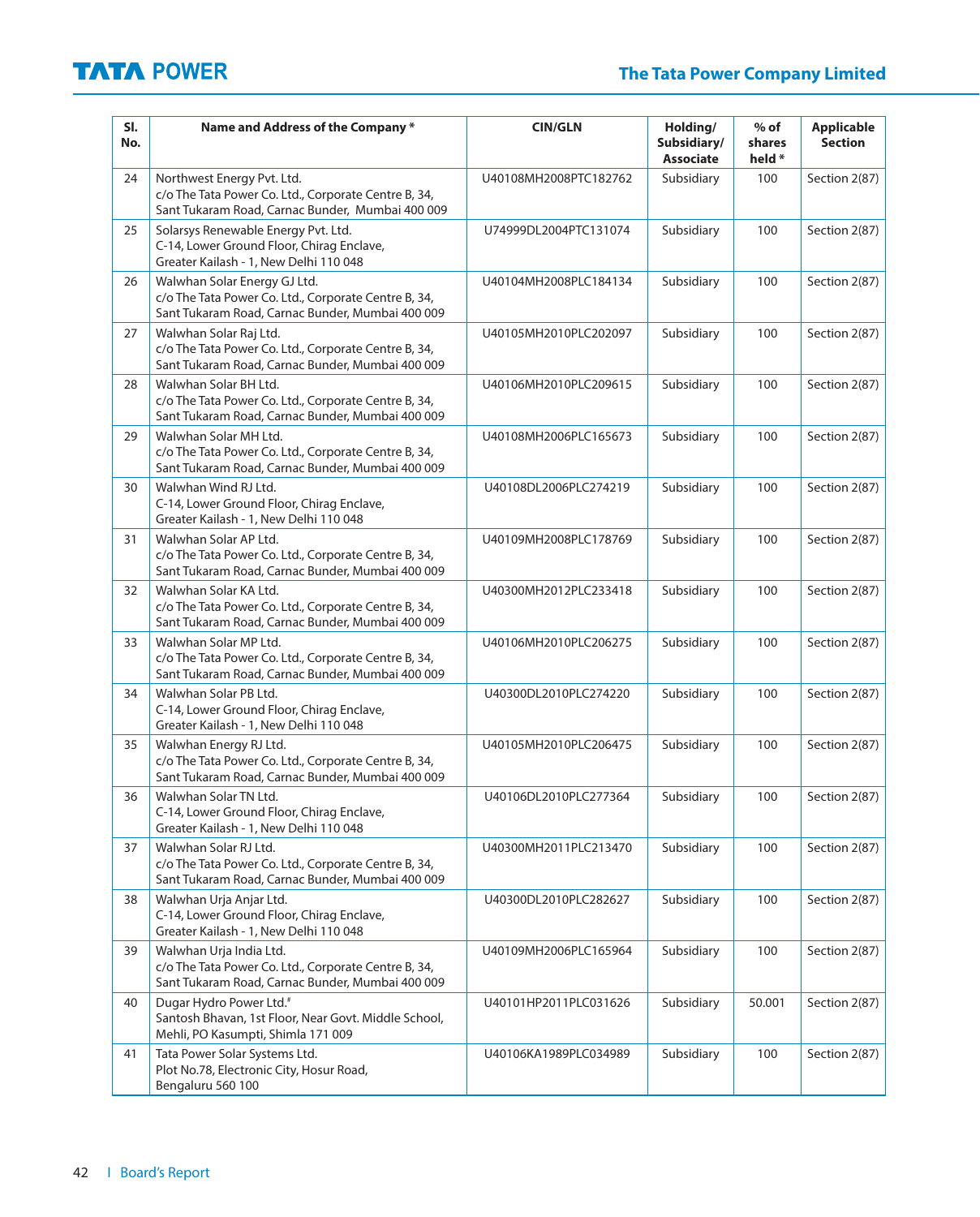

| SI.<br>No. | Name and Address of the Company *                                                                                                                             | <b>CIN/GLN</b>                     | Holding/<br>Subsidiary/<br><b>Associate</b> | $%$ of<br>shares<br>held * | <b>Applicable</b><br><b>Section</b> |                       |
|------------|---------------------------------------------------------------------------------------------------------------------------------------------------------------|------------------------------------|---------------------------------------------|----------------------------|-------------------------------------|-----------------------|
| 42         | Chirasthaayee Saurya Ltd.<br>No.78, Electronic City, Hosur Road,<br>Bengaluru 560 100                                                                         | U40101KA2016PLC094100              | Subsidiary                                  | 100                        | Section 2(87)                       | <b>NOTICE</b>         |
| 43         | Tata Power Jamshedpur Distribution Ltd.<br>c/o The Tata Power Co. Ltd., Corporate Centre,<br>A Block, 34, Sant Tukaram Road, Carnac Bunder,<br>Mumbai 400 009 | U40300MH2012PLC237581              | Subsidiary                                  | 100                        | Section 2(87)                       |                       |
| 44         | Tata Ceramics Ltd.<br>26 Cochin Special Economic Zone, Kakkanad,<br>Ernakulam 682 037                                                                         | U26933KL1991PLC006018              | Subsidiary                                  | 57.07                      | Section 2(87)                       | <b>BOARD'S REPORT</b> |
| 45         | TP Ajmer Distribution Ltd.<br>c/o The Tata Power Co. Ltd., 34, Sant Tukaram Road,<br>Carnac Bunder, Mumbai 400 009                                            | U40100MH2017PLC293914              | Subsidiary                                  | 100                        | Section 2(87)                       |                       |
| 46         | Bhira Investments Ltd.<br>78 Shenton Way, 17-01/02, Singapore 079120                                                                                          | Not applicable,<br>foreign company | Subsidiary                                  | 100                        | Section 2(87)                       |                       |
| 47         | Bhivpuri Investments Ltd.<br>IFS Court, Bank Street, Twenty-Eight,<br>Cybercity Ebene 72201, Republic of Mauritius                                            | Not applicable,<br>foreign company | Subsidiary                                  | 100                        | Section 2(87)                       | $\alpha$ A            |
| 48         | Khopoli Investments Ltd.<br>IFS Court, Bank Street, Twenty-Eight,<br>Cybercity Ebene 72201, Republic of Mauritius                                             | Not applicable,<br>foreign company | Subsidiary                                  | 100                        | Section 2(87)                       | $\subseteq$           |
| 49         | Trust Energy Resources Pte. Ltd.<br>78 Shenton Way, 17-01/02, Singapore 079120                                                                                | Not applicable,<br>foreign company | Subsidiary                                  | 100                        | Section 2(87)                       |                       |
| 50         | Energy Eastern Pte. Ltd.<br>78 Shenton Way, 17-01/02, Singapore 079120                                                                                        | Not applicable,<br>foreign company | Subsidiary                                  | 100                        | Section 2(87)                       |                       |
| 51         | Tata Power International Pte. Ltd.<br>78 Shenton Way, 17-01/02, Singapore 079120                                                                              | Not applicable,<br>foreign company | Subsidiary                                  | 100                        | Section 2(87)                       | <b>CGREPORT</b>       |
| 52         | Far Eastern Natural Resources LLC,<br>Russian Federation, 683024, Kamchatka Krai,<br>Petropavlovsk-Kamchatsky city,<br>49 Zerkalnaya str., office 327.        | Not applicable,<br>foreign company | Subsidiary                                  | 100                        | Section 2(87)                       |                       |
| 53         | PT Sumber Energi Andalan Tbk.<br>Prince Centre 8th Floor, Jl. Jend.<br>Sudirman Kav 3-4, Jakarta 10220, Indonesia                                             | Not applicable,<br>foreign company | Subsidiary                                  | 92.50                      | Section 2(87)                       |                       |
| 54         | Tubed Coal Mines Ltd.<br>Century Bhavan, 3rd Floor, Dr. Annie Besant Road,<br>Worli, Mumbai 400 030                                                           | U10100MH2007PLC174466              | Associate                                   | 40                         | Section 2(6)                        | <b>BRR</b>            |
| 55         | Mandakini Coal Company Ltd.<br>Plot No.12, Sector B-1, Local Shopping Complex,<br>Vasant Kunj, New Delhi 110 070                                              | U10100DL2008PLC175417              | Associate                                   | 33.33                      | Section 2(6)                        |                       |
| 56         | Solace Land Holding Ltd.<br>Plot No.12, Sector B-1, Local Shopping Complex,<br>Vasant Kunj, New Delhi 110 070                                                 | U70109DL2012PLC242177              | Associate                                   | 33.33                      | Section 2(6)                        |                       |
| 57         | Gamma Land Holding Ltd.<br>Plot No.12, Sector B-1, Local Shopping Complex,<br>Vasant Kunj, New Delhi 110 070                                                  | U70109DL2012PLC242303              | Associate                                   | 33.33                      | Section 2(6)                        | CONSOLIDATED          |
| 58         | Beta Land Holding Ltd.<br>Plot No.12, Sector B-1, Local Shopping Complex,<br>Vasant Kunj, New Delhi 110 070                                                   | U70100DL2012PLC245127              | Associate                                   | 33.33                      | Section 2(6)                        |                       |
| 59         | Ginger Land Holding Ltd.<br>Plot No.12, Sector B-1, Local Shopping Complex,<br>Vasant Kunj, New Delhi 110 070                                                 | U70109DL2012PLC245128              | Associate                                   | 33.33                      | Section 2(6)                        | STANDALONE            |
| 60         | Yashmun Engineers Ltd.<br>Dharavi Road, Next to MSEB, Matunga, Mumbai 400 019                                                                                 | U29100MH1966PLC006109              | Associate                                   | 27.27                      | Section 2(6)                        |                       |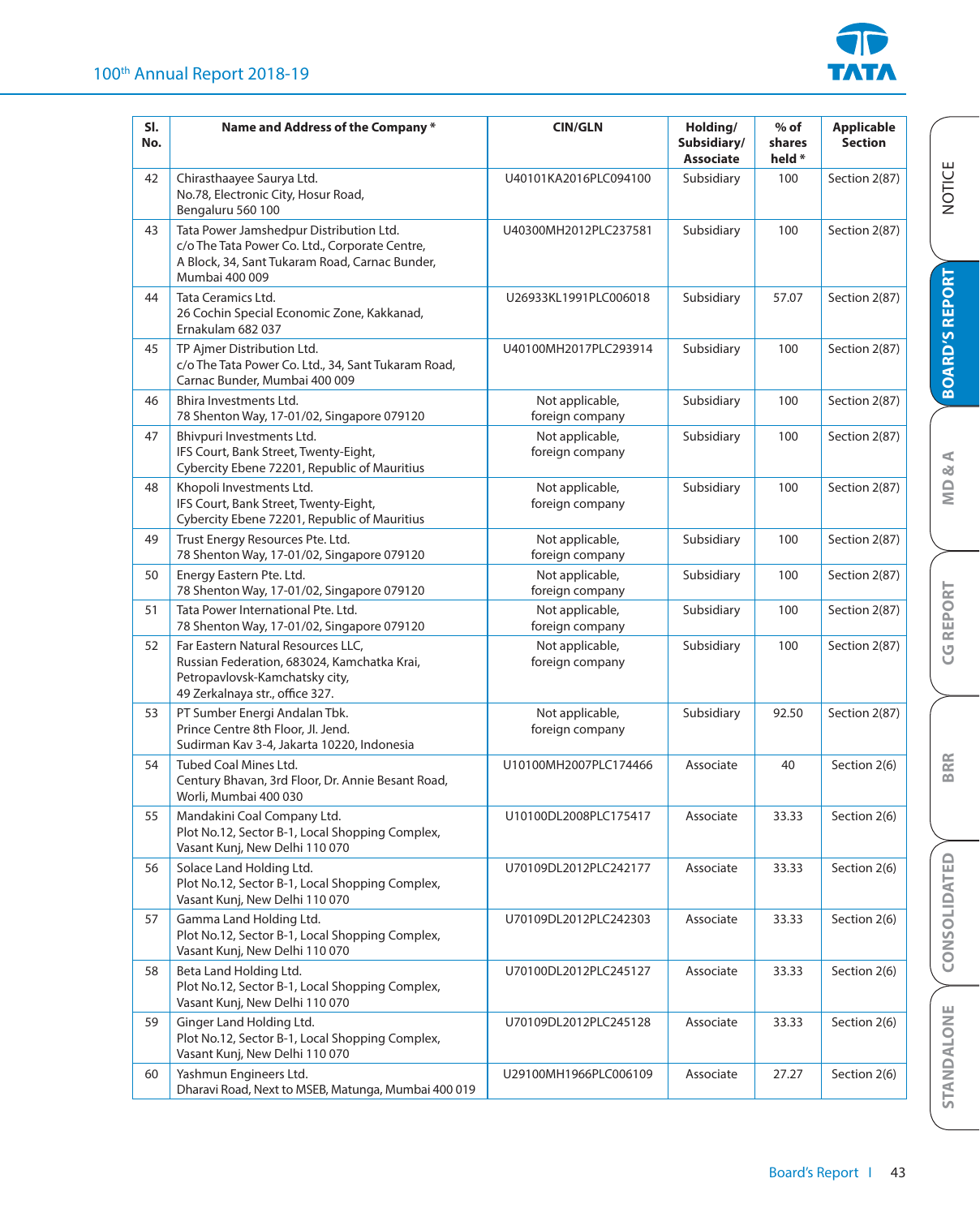| SI.<br>No. | Name and Address of the Company*                                                                                                                                       | <b>CIN/GLN</b>                     | Holding/<br>Subsidiary/<br><b>Associate</b> | $%$ of<br>shares<br>held * | <b>Applicable</b><br><b>Section</b> |
|------------|------------------------------------------------------------------------------------------------------------------------------------------------------------------------|------------------------------------|---------------------------------------------|----------------------------|-------------------------------------|
| 61         | Tata Projects Ltd.<br>Mithona Towers-1, 1-7-80 to 87, Prenderghast Road,<br>Secunderabad, Hyderabad 500 003                                                            | U45203TG1979PLC057431              | Associate                                   | 47.78                      | Section 2(6)                        |
| 62         | The Associated Building Co. Ltd.<br>Bombay House, 24, Homi Mody Street,<br>Mumbai 400 001                                                                              | U45200MH1921PLC000866              | Associate                                   | 33.14                      | Section 2(6)                        |
| 63         | Brihat Trading Pvt. Ltd.<br>Bank of Baroda Building, Bombay Samachar Marg,<br>Mumbai 400 001                                                                           | U51900MH1988PTC049926              | Associate                                   | 33.21                      | Section 2(6)                        |
| 64         | Nelito Systems Ltd.<br>205-208, Millennium Business Park, Building 2, Sector 1,<br>Mahape, Navi Mumbai 400 701                                                         | U72900MH1995PLC088816              | Associate                                   | 28.15                      | Section 2(6)                        |
| 65         | Cennergi Pty. Ltd.<br>Exxaro Corporate Centre, Roger Dyason Road, Block A,<br>Floor 4, Pretoria West, 0183, South Africa                                               | Not applicable,<br>foreign company | Associate                                   | 50                         | Section 2(6)                        |
| 66         | Tsitsikamma Community Wind Farm (Pty.) Ltd.<br>Exxaro Corporate Centre, Roger Dyason Road, Block A,<br>Floor 4, Pretoria West, 0183, South Africa                      | Not applicable,<br>foreign company | Associate                                   | 50                         | Section 2(6)                        |
| 67         | Amakhala Emoyeni RE Project 1 (Pty.) Ltd.<br>Exxaro Corporate Centre, Roger Dyason Road, Block A,<br>Floor 4, Pretoria West, 0183, South Africa                        | Not applicable,<br>foreign company | Associate                                   | 50                         | Section 2(6)                        |
| 68         | PT Mitratama Perkasa<br>Menara Anugrah Lantai 10, Kantor Taman E3.3,<br>Lot 8.6-8.7, JI DR Ide Anak Agung Gde Agung-Kawasan<br>Mega Kuningan, Jakarta 12950, Indonesia | Not applicable,<br>foreign company | Associate                                   | 28.38                      | Section 2(6)                        |
| 69         | PT Mitratama Usaha<br>Menara Anugrah Lantai 10, Kantor Taman E3.3,<br>Lot 8.6-8.7, JI DR Ide Anak Agung Gde Agung-Kawasan<br>Mega Kuningan, Jakarta 12950, Indonesia   | Not applicable,<br>foreign company | Associate                                   | 28.38                      | Section 2(6)                        |
| 70         | PT Arutmin Indonesia<br>14th Floor, Bakrie Tower Complex, Rasuna Epicentrum,<br>Jalan H.R. Rasuna Said, Jakarta 12940, Indonesia                                       | Not applicable,<br>foreign company | Associate                                   | 30                         | Section 2(6)                        |
| 71         | PT Kaltim Prima Coal<br>Bakrie Tower, 15th Floor, Jl. H.R. Rasuna Said,<br>Kel. Karet Kuningan Kec. Setiabudi, Jakarta Selatan,<br>Indonesia 12940                     | Not applicable,<br>foreign company | Associate                                   | 30                         | Section 2(6)                        |
| 72         | Indocoal Resources (Cayman) Ltd.<br>P.O. Box 309GT, Ugland House, South Church Street,<br>George Town, Grand Cayman, Cayman Islands                                    | Not applicable,<br>foreign company | Associate                                   | 30                         | Section 2(6)                        |
| 73         | Indocoal KPC Resources (Cayman) Ltd.<br>Citco Trustees (Cayman) Ltd., 89 Nexus Way,<br>Camana Bay, P.O. Box 31106, Grand Cayman KY1-1205,<br>Cayman Islands            | Not applicable,<br>foreign company | Associate                                   | 30                         | Section 2(6)                        |
| 74         | PT Indocoal Kalsel Resources<br>M&C Corporate Service Ltd.<br>PO BOX 309 GT Ugland House, South Church Street,<br>George Town Grand Cayman, Cayman Island              | Not applicable,<br>foreign company | Associate                                   | 30                         | Section 2(6)                        |
| 75         | PT Indocoal Kaltim Resources<br>Bakrie Tower, 12th floor, Rasuna Epicentrum<br>Jl. H.R. Rasuna Said, Jakarta,<br>Indonesia 12940                                       | Not applicable,<br>foreign company | Associate                                   | 30                         | Section 2(6)                        |
| 76         | Dagachhu Hydro Power Corporation Ltd.<br>Khebisa, Dzongkhang: Dagana, Bhutan                                                                                           | Not applicable,<br>foreign company | Associate                                   | 26                         | Section 2(6)                        |
| 77         | Candice Investments Pte. Ltd.<br>60 Paya Lebar Road, #08-43 Paya Lebar Square,<br>Singapore 409051                                                                     | Not applicable,<br>foreign company | Associate                                   | 30                         | Section 2(6)                        |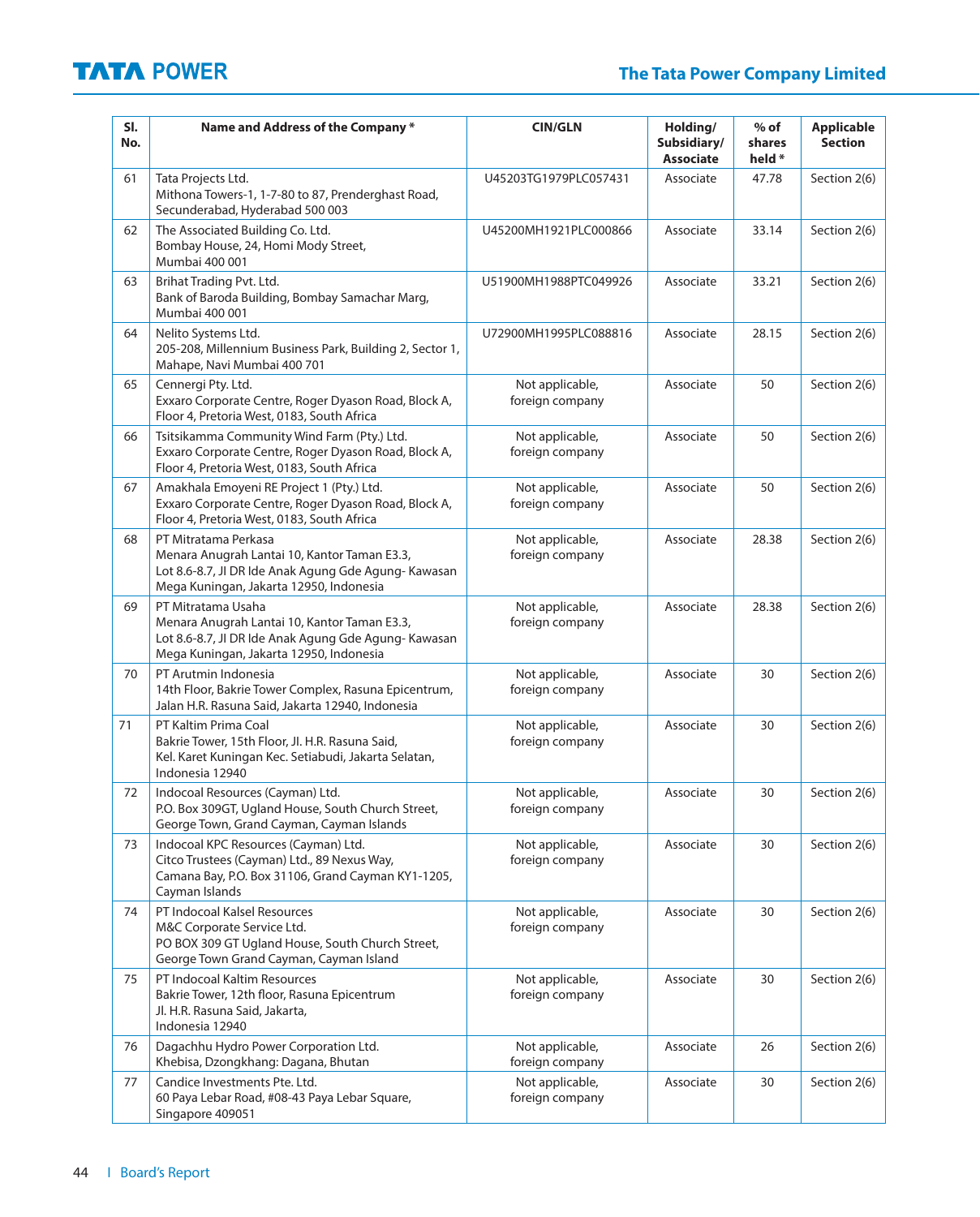

| SI.<br>No. | Name and Address of the Company *                                                                                                                                                               | <b>CIN/GLN</b>                     | Holding/<br>Subsidiary/<br><b>Associate</b> | $%$ of<br>shares<br>held * | <b>Applicable</b><br><b>Section</b> |
|------------|-------------------------------------------------------------------------------------------------------------------------------------------------------------------------------------------------|------------------------------------|---------------------------------------------|----------------------------|-------------------------------------|
| 78         | PT Nusa Tambang Pratama<br>Menara Anugrah Lantai 10, Kantor Taman E3.3, Lot 8.6-<br>8.7, JI DR Ide Anak Agung Gde Agung-Kawasan Mega<br>Kuningan, Jakarta 12950, Indonesia                      | Not applicable,<br>foreign company | Associate                                   | 30                         | Section 2(6)                        |
| 79         | PT Marvel Capital Indonesia<br>Menara Anugrah Lantai 10, Kantor Taman E3.3, Lot 8.6-<br>8.7, Jl DR Ide Anak Agung Gde Agung-Kawasan Mega<br>Kuningan, Jakarta 12950, Indonesia                  | Not applicable,<br>foreign company | Associate                                   | 30                         | Section 2(6)                        |
| 80         | PT Dwikarya Prima Abadi<br>Menara Anugrah Lantai 10, Kantor Taman E3.3, Lot 8.6-<br>8.7, Jl DR Ide Anak Agung Gde Agung-Kawasan Mega<br>Kuningan, Jakarta 12950, Indonesia                      | Not applicable,<br>foreign company | Associate                                   | 30                         | Section 2(6)                        |
| 81         | PT Kalimantan Prima Power<br>Gd. Menara Duta Lt. 2 Wing A Jl. H. R. Rasuna Said Kav.<br>B-9 Setibudi, Jakarta Selatan 12910                                                                     | Not applicable,<br>foreign company | Associate                                   | 30                         | Section 2(6)                        |
| 82         | PT Guruh Agung<br>Gd. Graha Kapital Lt. 2, Jl. Kemang Raya No. 4,<br>Bangka, Jakarta Selatan                                                                                                    | Not applicable,<br>foreign company | Associate                                   | 30                         | Section 2(6)                        |
| 83         | PT Citra Prima Buana<br>Gd. Menara Duta Lt. 2 Wing A, Jl. H. R. Rasuna Said Kav.<br>B-9 Setibudi, Jakarta Selatan 12910                                                                         | Not applicable,<br>foreign company | Associate                                   | 30                         | Section 2(6)                        |
| 84         | PT Citra Kusuma Perdana<br>Gd. Menara Duta Lt. 2 Wing A, Jl. H. R. Rasuna Said Kav.<br>B-9 Setibudi, Jakarta Selatan 12910                                                                      | Not applicable,<br>foreign company | Associate                                   | 30                         | Section 2(6)                        |
| 85         | PT Baramulti Sukessarana Tbk<br>Sahid Sudirman Center, 56C, Jl. Jendral Sudirman Kav.<br>86, Jakarta 10220, Indonesia                                                                           | Not applicable,<br>foreign company | Associate                                   | 26                         | Section 2(6)                        |
| 86         | PT Antang Gunung Meratus<br>Sahid Sudirman Center, 56C, Jl. Jendral Sudirman Kav.<br>86, Jakarta 10220, Indonesia                                                                               | Not applicable,<br>foreign company | Associate                                   | 26                         | Section 2(6)                        |
| 87         | Adjaristsqali Netherlands B.V.<br>Luna Arena, Herikerbergweg 238, 1101 CM Amsterdam,<br>P.O. Box 23393, 1100 DW Amsterdam, The Netherlands                                                      | Not applicable,<br>foreign company | Associate                                   | 40                         | Section 2(6)                        |
| 88         | Adjaristsgali Georgia LLC<br>6, I. Abashidze Str., Ap 2-3, Batumi, 6010, Georgia                                                                                                                | Not applicable,<br>foreign company | Associate                                   | 40                         | Section 2(6)                        |
| 89         | Koromkheti Netherlands B.V.<br>Luna Arena, Herikerbergweg 238, 1101 CM Amsterdam,<br>P.O. Box 23393, 1100 DW Amsterdam, The Netherlands                                                         | Not applicable,<br>foreign company | Associate                                   | 40                         | Section 2(6)                        |
| 90         | Koromkheti Georgia L.L.C<br>6, I. Abashidze Str., Ap 2-3, Batumi, 6010, Georgia                                                                                                                 | Not applicable,<br>foreign company | Associate                                   | 40                         | Section 2(6)                        |
| 91         | Itezhi Tezhi Power Corporation Ltd.<br>Unit No. 13D, 2nd Floor, Pangaea Office Park Plot 2374,<br>Great East Road Show grounds Area Postnet 239,<br>Private Bag E891 Mandahill, Lusaka, Zambia. | Not applicable,<br>foreign company | Associate                                   | 50                         | Section 2(6)                        |
| 92         | Resurgent Power Ventures Pte. Ltd.<br>1 Raffles Place, #13-01, One Raffles Place,<br>Singapore 048616                                                                                           | Not applicable,<br>foreign company | Associate                                   | 26                         | Section 2(6)                        |
| 93         | LTH Milcom Pvt. Ltd.<br>L & T House, Ballard Estate, Mumbai 400 001                                                                                                                             | U74999MH2015PTC267502              | Associate                                   | 33.33                      | Section 2(6)                        |
| 94         | Renascent Power Ventures Pvt. Ltd.<br>Corporate Centre, B Block, 34, Sant Tukaram Road,<br>Carnac Bunder, Mumbai 400 009                                                                        | U40300MH2018FTC315149              | Associate                                   | 26                         | Section 2(6)                        |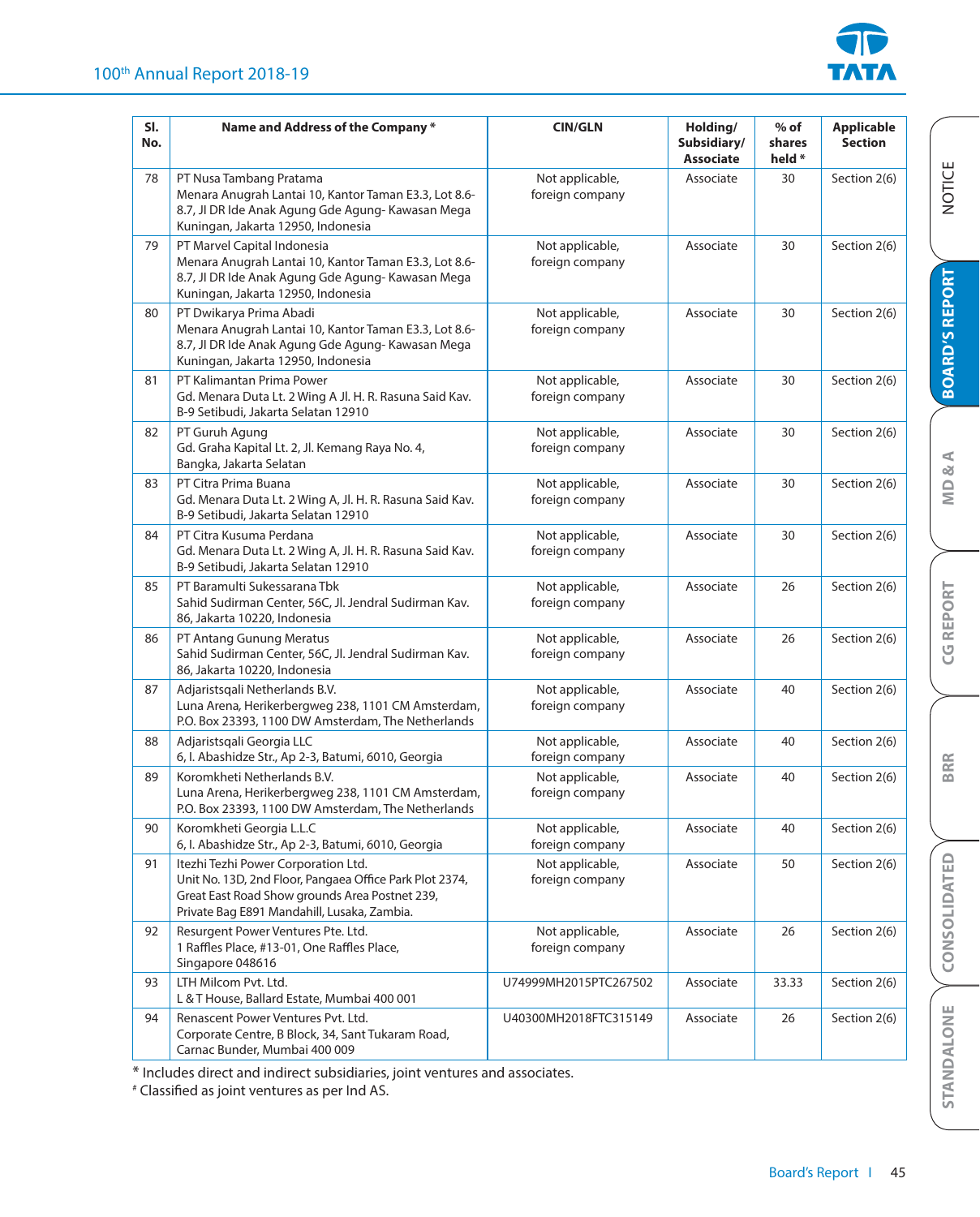## **IV. SHAREHOLDING PATTERN (Equity Share Capital Breakup as percentage of Total Equity):**

### **i) Category-wise Share Holding**

| <b>Category of Shareholders</b>                                                   |                | (as on 01.04.2018) | No. of Shares held at the beginning of the year |                                         | No. of Shares held at the end of the year<br>(as on 31.03.2019) |             |                | %<br>Change                             |                    |
|-----------------------------------------------------------------------------------|----------------|--------------------|-------------------------------------------------|-----------------------------------------|-----------------------------------------------------------------|-------------|----------------|-----------------------------------------|--------------------|
|                                                                                   | <b>Demat</b>   | Physical           | <b>Total</b>                                    | $%$ of<br><b>Total</b><br><b>Shares</b> | <b>Demat</b>                                                    | Physical    | <b>Total</b>   | $%$ of<br><b>Total</b><br><b>Shares</b> | during<br>the year |
| A. Promoters (including Promoter Group)                                           |                |                    |                                                 |                                         |                                                                 |             |                |                                         |                    |
| (1) Indian                                                                        |                |                    |                                                 |                                         |                                                                 |             |                |                                         |                    |
| a) Individuals/HUF                                                                | $\mathbf 0$    | 0                  | 0                                               | 0.00                                    | 0                                                               | $\mathbf 0$ | 0              | 0.00                                    | 0.00               |
| b) Central Govt.                                                                  | $\mathbf 0$    | $\mathbf 0$        | $\mathbf 0$                                     | 0.00                                    | 0                                                               | 0           | 0              | 0.00                                    | 0.00               |
| c) State Govt.(s)                                                                 | $\pmb{0}$      | $\pmb{0}$          | $\pmb{0}$                                       | 0.00                                    | $\pmb{0}$                                                       | $\mathbb O$ | 0              | 0.00                                    | 0.00               |
| d) Bodies Corporate                                                               | 89,25,44,226   | 0                  | 89,25,44,226                                    | 33.00                                   | 89,25,44,226                                                    | $\pmb{0}$   | 89,25,44,226   | 33.00                                   | 0.00               |
| e) Bank/FI                                                                        | 0              | $\mathbf 0$        | $\pmb{0}$                                       | 0.00                                    | 0                                                               | $\mathbb O$ | 0              | 0.00                                    | 0.00               |
| f) Any Other (Trust)                                                              | 6,56,240       | $\mathbf 0$        | 6,56,240                                        | 0.02                                    | 0                                                               | 0           | 0              | 0.00                                    | $-0.02$            |
| Sub-Total (A) (1):                                                                | 89,32,00,466   | 0                  | 89,32,00,466                                    | 33.02                                   | 89,25,44,226                                                    | 0           | 89,25,44,226   | 33.00                                   | $-0.02$            |
| (2) Foreign                                                                       |                |                    |                                                 |                                         |                                                                 |             |                |                                         |                    |
| a) NRIs - Individuals                                                             | 0              | 0                  | 0                                               | 0.00                                    | 0                                                               | 0           | 0              | 0.00                                    | 0.00               |
| b) Other - Individuals                                                            | $\mathbb O$    | $\mathbf 0$        | $\mathbf 0$                                     | 0.00                                    | 0                                                               | $\mathbf 0$ | 0              | 0.00                                    | 0.00               |
| c) Bodies Corporate                                                               | $\pmb{0}$      | $\mathbf 0$        | $\pmb{0}$                                       | 0.00                                    | 0                                                               | $\pmb{0}$   | 0              | 0.00                                    | 0.00               |
| d) Banks/Fl                                                                       | $\mathbf 0$    | 0                  | $\pmb{0}$                                       | 0.00                                    | 0                                                               | $\mathbf 0$ | 0              | 0.00                                    | 0.00               |
| e) Any Other (specify)                                                            | $\mathbf 0$    | $\mathbf 0$        | $\mathbf 0$                                     | 0.00                                    | 0                                                               | $\mathbb O$ | 0              | 0.00                                    | 0.00               |
| Sub-Total (A) (2):                                                                | $\mathbf 0$    | $\mathbf 0$        | $\mathbf 0$                                     | 0.00                                    | 0                                                               | $\pmb{0}$   | 0              | 0.00                                    | 0.00               |
| Total Shareholding of Promoters (A) =(A)(1)+(A)(2)                                | 89,32,00,466   | 0                  | 89,32,00,466                                    | 33.02                                   | 89,25,44,226                                                    | 0           | 89,25,44,226   | 33.00                                   | $-0.02$            |
| <b>B. Public Shareholding</b>                                                     |                |                    |                                                 |                                         |                                                                 |             |                |                                         |                    |
| (1) Institutions                                                                  |                |                    |                                                 |                                         |                                                                 |             |                |                                         |                    |
| a) Mutual Funds/UTI                                                               | 14,55,00,772   | 1,33,880           | 14,56,34,652                                    | 5.38                                    | 28,79,25,778                                                    | 1,28,880    | 28,80,54,658   | 10.65                                   | 5.27               |
| b) Bank/Fl                                                                        | 1,64,91,851    | 4,28,562           | 1,69,20,413                                     | 0.63                                    | 2,13,28,182                                                     | 4,23,122    | 2,17,51,304    | 0.80                                    | 0.18               |
| c) Central Govt.                                                                  | 0              | 0                  | 0                                               | 0.00                                    | 66,63,070                                                       | 0           | 66,63,070      | 0.25                                    | 0.25               |
| d) State Govt.(s)                                                                 | 44,300         | 2,47,120           | 2,91,420                                        | 0.01                                    | 44,300                                                          | 2,47,120    | 2,91,420       | 0.01                                    | 0.00               |
| e) Venture Capital Funds                                                          | 0              | 0                  | 0                                               | 0.00                                    | 0                                                               | 0           | 0              | 0.00                                    | 0.00               |
| f) Alternate Investment Funds                                                     | 8,00,000       | $\pmb{0}$          | 8,00,000                                        | 0.03                                    | 23,65,000                                                       | 0           | 23,65,000      | 0.09                                    | 0.06               |
| g) Insurance Companies                                                            | 47,49,66,861   | 29,100             | 47,49,95,961                                    | 17.56                                   | 35,46,58,303                                                    | 29,100      | 35,46,87,403   | 13.11                                   | $-4.45$            |
| h) Flls                                                                           | 1,08,11,182    | 53,480             | 1,08,64,662                                     | 0.40                                    | 82,67,700                                                       | 50,480      | 83,18,180      | 0.31                                    | $-0.09$            |
| i) Foreign Venture Capital Funds                                                  | $\mathbf 0$    | 0                  | 0                                               | 0.00                                    | 0                                                               | $\mathbf 0$ | 0              | 0.00                                    | 0.00               |
| j) Others (specify)                                                               |                |                    |                                                 |                                         |                                                                 |             |                |                                         |                    |
| j-i) Foreign Portfolio Investors (Corporate)                                      | 75,01,69,020   | $\mathbf 0$        | 75,01,69,020                                    | 27.74                                   | 71,03,88,567                                                    | 0           | 71,03,88,567   | 26.26                                   | $-1.47$            |
| j-ii) Foreign Nationals - DR                                                      | 2,82,200       | 0                  | 2,82,200                                        | 0.01                                    | 0                                                               | 0           | 0              | 0.00                                    | $-0.01$            |
| j-iii) Foreign Bodies - DR                                                        | 19,340         | 0                  | 19,340                                          | 0.00                                    | 0                                                               | $\mathbf 0$ | 0              | 0.00                                    | 0.00               |
| j-iv) Foreign Institutional Investors - DR                                        | $\mathbf 0$    | 0                  | 0                                               | 0.00                                    | 0                                                               | $\mathbf 0$ | 0              | 0.00                                    | 0.00               |
| Sub-Total (B) (1):                                                                | 1,39,90,85,526 | 8,92,142           | 1,39,99,77,668                                  | 51.76                                   | 1,39,16,40,900                                                  | 8,78,702    | 1,39,25,19,602 | 51.48                                   | $-0.28$            |
| (2) Non-Institutions                                                              |                |                    |                                                 |                                         |                                                                 |             |                |                                         |                    |
| a) Bodies Corporate                                                               |                |                    |                                                 |                                         |                                                                 |             |                |                                         |                    |
| i) Indian                                                                         | 2,32,32,886    | 11,54,047          | 2,43,86,933                                     | 0.90                                    | 4,00,04,666                                                     | 10,51,534   | 4,10,56,200    | 1.52                                    | 0.62               |
| ii) Overseas                                                                      | 4,000          | 400                | 4,400                                           | 0.00                                    | 4,000                                                           | 400         | 4,400          | 0.00                                    | 0.00               |
| b) Individuals                                                                    |                |                    |                                                 |                                         |                                                                 |             |                |                                         |                    |
| i) Individual shareholders holding nominal share capital<br>upto ₹1 lakh          | 29,68,42,544   | 4,88,97,497        | 34,57,40,041                                    | 12.78                                   | 29,61,86,146                                                    | 4,26,14,185 | 33,88,00,331   | 12.53                                   | $-0.26$            |
| ii) Individual shareholders holding nominal share capital<br>in excess of ₹1 lakh | 2,78,90,714    | 13,79,580          | 2,92,70,294                                     | 1.08                                    | 2,80,09,351                                                     | 12,34,100   | 2,92,43,451    | 1.08                                    | 0.00               |
| c) Others (specify)                                                               |                |                    |                                                 |                                         |                                                                 |             |                |                                         |                    |
| NBFCs registered with RBI                                                         | 59,359         | 0                  | 59,359                                          | 0.00                                    | 65,737                                                          | 0           | 65,737         | 0.00                                    | 0.00               |
| Trust                                                                             | 29,72,032      | 9,900              | 29,81,932                                       | 0.11                                    | 18,11,560                                                       | 21,900      | 18,33,460      | 0.07                                    | $-0.04$            |
| Directors & their relatives                                                       | 36,862         | 0                  | 36,862                                          | 0.00                                    | 36,862                                                          | 0           | 36,862         | 0.00                                    | 0.00               |
| IEPF Suspense A/C                                                                 | 62,58,295      | 0                  | 62,58,295                                       | 0.23                                    | 68,36,941                                                       | 0           | 68,36,941      | 0.25                                    | 0.02               |
| Foreign Bodies                                                                    | 0              | 0                  | 0                                               | 0.00                                    | 0                                                               | 0           | 0              | 0.00                                    | 0.00               |
| Sub-Total (B) (2):                                                                | 35,72,96,692   | 5,14,41,424        | 40,87,38,116                                    | 15.11                                   | 37,29,55,263                                                    | 4,49,22,119 | 41,78,77,382   | 15.45                                   | 0.34               |
| Total Public Shareholding $(B) = (B)(1)+(B)(2)$                                   | 1,75,63,82,218 | 5,23,33,566        | 1,80,87,15,784                                  | 66.87                                   | 1,76,45,96,163                                                  | 4,58,00,821 | 1,81,03,96,984 | 66.93                                   | 0.06               |
| TOTAL $(A)+(B)$                                                                   | 2,64,95,82,684 | 5,23,33,566        | 2,70,19,16,250                                  | 99.89                                   | 2,65,71,40,389                                                  | 4,58,00,821 | 2,70,29,41,210 | 99.93                                   | 0.04               |
| C. Shares held by Custodians for GDR & ADRs                                       | 28,55,960      | 1,300              | 28,57,260                                       | 0.11                                    | 18,31,000                                                       | 1,300       | 18,32,300      | 0.07                                    | $-0.04$            |
| GRAND TOTAL (A)+(B)+(C)                                                           | 2,65,24,38,644 | 5,23,34,866        | 2,70,47,73,510                                  | 100.00                                  | 2,65,89,71,389                                                  | 4,58,02,121 | 2,70,47,73,510 | 100.00                                  | 0.00               |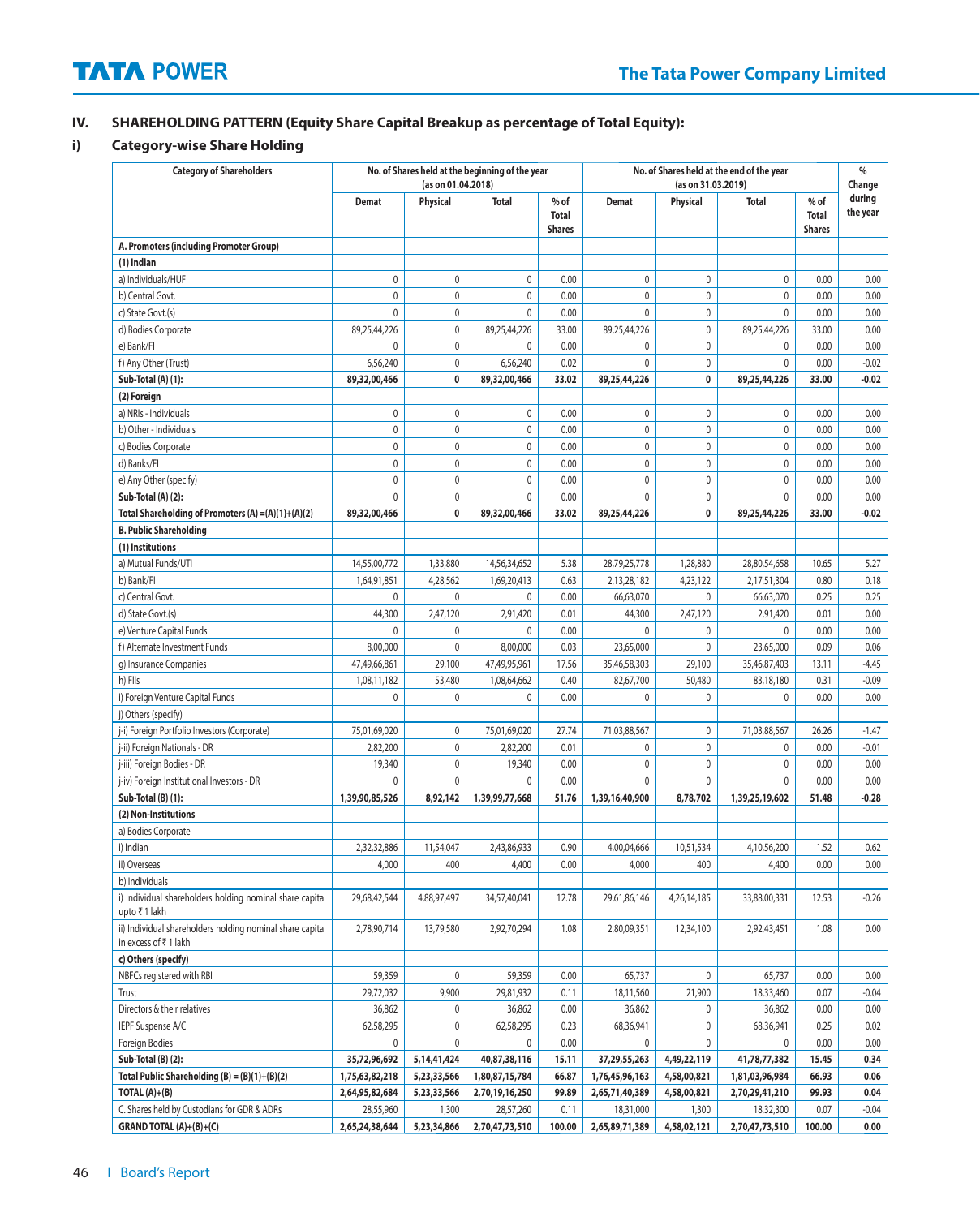

### **ii) Shareholding of Promoters (including Promoter Group)**

| SI.<br>No. | <b>Shareholder's Name</b>                           |                      | Shareholding at the beginning of the<br>year (as on 01.04.2018) |                                                             |                      | Shareholding at the end of the<br>year (as on 31.03.2019) |                                                             |                    |  |
|------------|-----------------------------------------------------|----------------------|-----------------------------------------------------------------|-------------------------------------------------------------|----------------------|-----------------------------------------------------------|-------------------------------------------------------------|--------------------|--|
|            |                                                     | <b>No. of Shares</b> | $%$ of<br>total<br><b>Shares</b><br>of the<br>company           | % of Shares<br>Pledged/<br>encumbered<br>to total<br>shares | <b>No. of Shares</b> | $%$ of<br>total<br><b>Shares</b><br>of the<br>company     | % of Shares<br>Pledged/<br>encumbered<br>to total<br>shares | during the<br>year |  |
|            | Sons<br>Private<br>Limited<br>Tata<br>(Promoter)    | 83,97,99,682         | 31.05                                                           | 1.43                                                        | 83,97,99,682         | 31.05                                                     | 1.43                                                        | 0.00               |  |
| 2          | Tata Steel Limited *                                | 3,91,22,725          | 1.45                                                            | 0.00                                                        | 3,91,22,725          | 1.45                                                      | 0.00                                                        | 0.00               |  |
| 3          | Tata Investment Corporation<br>Limited <sup>*</sup> | 68,47,842            | 0.25                                                            | 0.00                                                        | 68,47,842            | 0.25                                                      | 0.00                                                        | 0.00               |  |
| 4          | Tata Industries Limited *                           | 45,35,200            | 0.17                                                            | 0.00                                                        | 45,35,200            | 0.17                                                      | 0.00                                                        | 0.00               |  |
| 5          | Ewart Investments Limited *                         | 22,29,657            | 0.08                                                            | 0.00                                                        | 22,29,657            | 0.08                                                      | 0.00                                                        | 0.00               |  |
| 6          | Tata Motors Finance Limited *                       | 9,120                | 0.00                                                            | 0.00                                                        | 9,120                | 0.00                                                      | 0.00                                                        | 0.00               |  |
|            | Sir Dorabji Tata Trust*                             | 5,72,880             | 0.02                                                            | 0.00                                                        | $\Omega$             | 0.00                                                      | 0.00                                                        | $-0.02$            |  |
| 8          | Sir Ratan Tata Trust*                               | 70,160               | 0.00                                                            | 0.00                                                        | 0                    | 0.00                                                      | 0.00                                                        | 0.00               |  |
| 9          | JRD Tata Trust *                                    | 13,200               | 0.00                                                            | 0.00                                                        | 0                    | 0.00                                                      | 0.00                                                        | 0.00               |  |
|            | <b>Total</b>                                        | 89,32,00,466         | 33.02                                                           | 1.43                                                        | 89,25,44,226         | 33.00                                                     | 1.43                                                        | $-0.02$            |  |

\* Part of Promoter Group

## **iii) Changes in Promoter's (including Promoter Group) Shareholding (please specify, if there is no change)**

| SI.<br>No.     | Name of the<br><b>Shareholder</b>                     | Shareholding at the<br>beginning of the year<br>(as on 01.04.2018) |                                           | <b>Date</b>               | Reason                    | Increase/Decrease in<br>Shareholding |                                           | <b>Cumulative Shareholding</b><br>during the year |                                           |
|----------------|-------------------------------------------------------|--------------------------------------------------------------------|-------------------------------------------|---------------------------|---------------------------|--------------------------------------|-------------------------------------------|---------------------------------------------------|-------------------------------------------|
|                |                                                       | No. of<br>shares                                                   | % of total<br>shares<br>of the<br>company |                           |                           | No. of<br>shares                     | % of total<br>shares<br>of the<br>company | No. of shares                                     | % of total<br>shares<br>of the<br>company |
| 1              | <b>Tata Sons</b>                                      | 83,97,99,682                                                       | 31.05                                     |                           |                           |                                      |                                           | 83,97,99,682                                      | 31.05                                     |
|                | Private Limited                                       |                                                                    |                                           |                           | No change                 | $\mathbf{0}$                         | 0.00                                      | 83,97,99,682                                      | 31.05                                     |
|                | (Promoter)                                            |                                                                    | 31.03.2019                                | At the end of<br>the year |                           |                                      | 83,97,99,682                              | 31.05                                             |                                           |
| $\overline{2}$ | <b>Tata Steel</b>                                     | 3,91,22,725                                                        | 1.45                                      |                           |                           |                                      |                                           | 3,91,22,725                                       | 1.45                                      |
|                | Limited <sup>*</sup>                                  |                                                                    |                                           |                           | No change                 | $\mathbf{0}$                         | 0.00                                      | 3,91,22,725                                       | 1.45                                      |
|                |                                                       |                                                                    |                                           | 31.03.2019                | At the end of<br>the year |                                      |                                           | 3,91,22,725                                       | 1.45                                      |
| $\overline{3}$ | Tata                                                  | 68,47,842                                                          | 0.25                                      |                           |                           |                                      |                                           | 68,47,842                                         | 0.25                                      |
|                | Investment                                            |                                                                    |                                           |                           | No change                 | $\mathbf{0}$                         | 0.00                                      | 68,47,842                                         | 0.25                                      |
|                | Corporation<br>Limited <sup>*</sup>                   |                                                                    | 31.03.2019                                | At the end of<br>the year |                           |                                      | 68,47,842                                 | 0.25                                              |                                           |
| $\overline{4}$ | <b>Tata Industries</b>                                | 45,35,200                                                          | 0.17                                      |                           |                           |                                      |                                           | 45,35,200                                         | 0.17                                      |
|                | Limited <sup>*</sup>                                  |                                                                    |                                           |                           | No change                 | 0                                    | 0.00                                      | 45,35,200                                         | 0.17                                      |
|                |                                                       |                                                                    |                                           | 31.03.2019                | At the end of<br>the year |                                      |                                           | 45,35,200                                         | 0.17                                      |
| 5              | Ewart                                                 | 22,29,657                                                          | 0.08                                      |                           |                           |                                      |                                           | 22,29,657                                         | 0.08                                      |
|                | Investments                                           |                                                                    |                                           |                           | No change                 | $\mathbf{0}$                         | 0.00                                      | 22,29,657                                         | 0.08                                      |
|                | Limited <sup>*</sup>                                  |                                                                    |                                           | 31.03.2019                | At the end of<br>the year |                                      |                                           | 22,29,657                                         | 0.08                                      |
| 6              | <b>Tata Motors</b><br>Finance<br>Limited <sup>*</sup> | 9,120                                                              | 0.00                                      |                           |                           |                                      |                                           | 9,120                                             | 0.00                                      |

NOTICE

**BRR**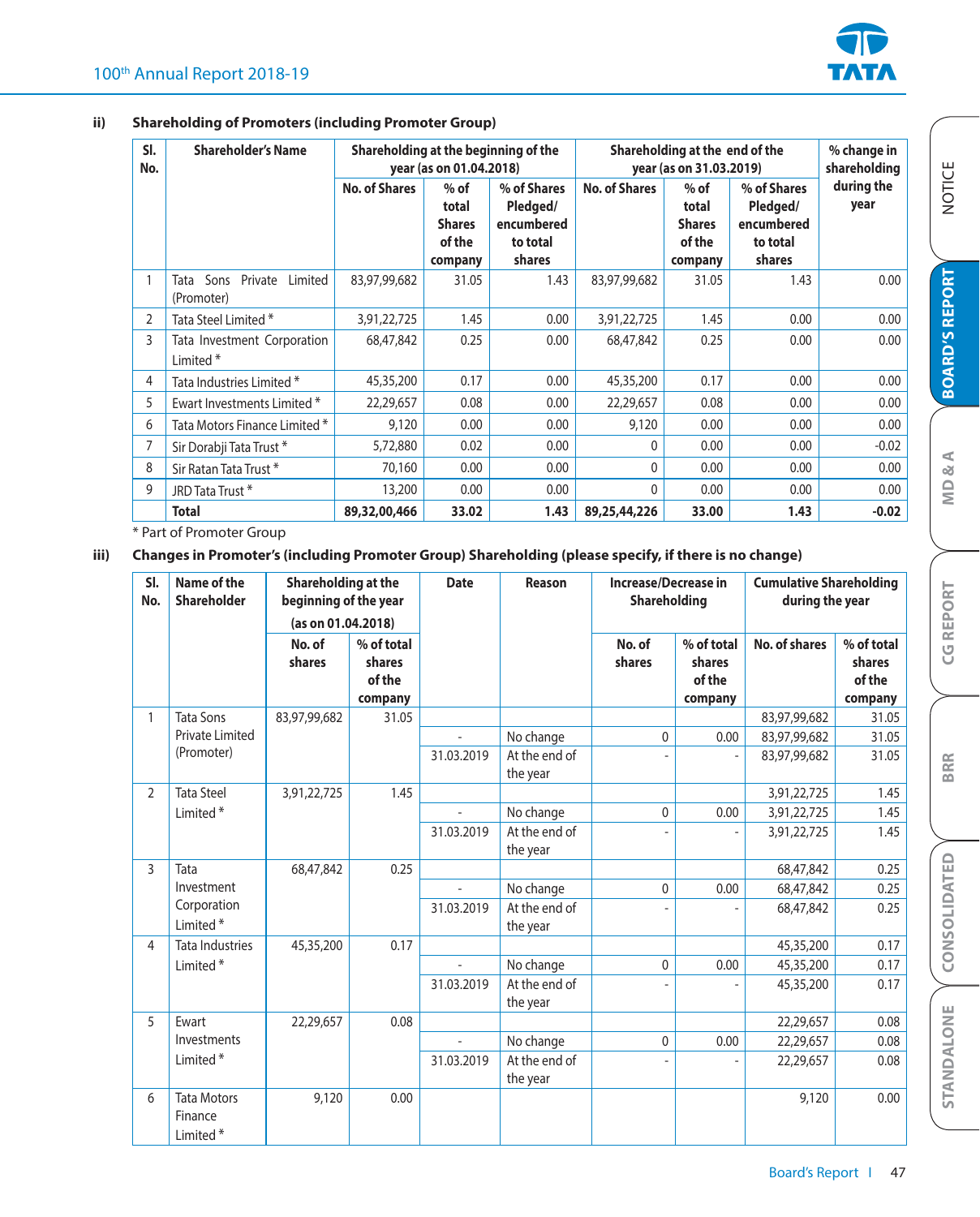| SI.<br>No.     | Name of the<br><b>Shareholder</b> | Shareholding at the<br>beginning of the year<br>(as on 01.04.2018) |                                           | <b>Date</b> | Reason                    |                  | Increase/Decrease in<br><b>Cumulative Shareholding</b><br>Shareholding<br>during the year |               |                                           |
|----------------|-----------------------------------|--------------------------------------------------------------------|-------------------------------------------|-------------|---------------------------|------------------|-------------------------------------------------------------------------------------------|---------------|-------------------------------------------|
|                |                                   | No. of<br>shares                                                   | % of total<br>shares<br>of the<br>company |             |                           | No. of<br>shares | % of total<br>shares<br>of the<br>company                                                 | No. of shares | % of total<br>shares<br>of the<br>company |
|                |                                   |                                                                    |                                           |             | No change                 | $\mathbf{0}$     | 0.00                                                                                      | 9,120         | 0.00                                      |
|                |                                   |                                                                    |                                           | 31.03.2019  | At the end of<br>the year |                  |                                                                                           | 9,120         | 0.00                                      |
| $\overline{7}$ | Sir Dorabji Tata                  | 5,72,880                                                           | 0.02                                      |             |                           |                  |                                                                                           | 5,72,880      | 0.02                                      |
|                | Trust <sup>*</sup>                |                                                                    |                                           | 11.05.2018  | Sale of Shares            | $-5,72,880$      | $-0.02$                                                                                   | 0             | 0.00                                      |
|                |                                   |                                                                    |                                           | 31.03.2019  | At the end of<br>the year |                  |                                                                                           | $\Omega$      | 0.00                                      |
| 8              | Sir Ratan Tata                    | 70,160                                                             | 0.00                                      |             |                           |                  |                                                                                           | 70,160        | 0.00                                      |
|                | Trust <sup>*</sup>                |                                                                    |                                           | 11.05.2018  | Sale of Shares            | $-70,160$        | 0.00                                                                                      | $\Omega$      | 0.00                                      |
|                |                                   |                                                                    |                                           | 31.03.2019  | At the end of<br>the year |                  |                                                                                           | $\Omega$      | 0.00                                      |
| 9              | JRD Tata Trust *                  | 13,200                                                             | 0.00                                      |             |                           |                  |                                                                                           | 13,200        | 0.00                                      |
|                |                                   |                                                                    |                                           | 11.05.2018  | Sale of Shares            | $-13,200$        | 0.00                                                                                      | $\Omega$      | 0.00                                      |
|                |                                   |                                                                    |                                           | 31.03.2019  | At the end of<br>the year |                  |                                                                                           | $\Omega$      | 0.00                                      |

\* Part of Promoter Group

## **iv) Shareholding Pattern of Top 10 Shareholders (Other than Directors, Promoters and Holders of GDRs and ADRs):**

| SI.<br>No. | Name of the<br><b>Shareholder</b> | Shareholding at the<br>beginning of the year<br>(as on 01.04.2018) |                                           | <b>Date</b><br>Reason | <b>Increase/Decrease in</b><br>Shareholding |                      | <b>Cumulative Shareholding</b><br>during the year |                      |                                           |
|------------|-----------------------------------|--------------------------------------------------------------------|-------------------------------------------|-----------------------|---------------------------------------------|----------------------|---------------------------------------------------|----------------------|-------------------------------------------|
|            |                                   | No. of<br>shares                                                   | % of total<br>shares<br>of the<br>company |                       |                                             | <b>No. of shares</b> | % of total<br>shares<br>of the<br>company         | <b>No. of shares</b> | % of total<br>shares<br>of the<br>company |
| 1          | Life Insurance                    | 31,79,60,364                                                       | 11.76                                     |                       |                                             |                      |                                                   | 31,79,60,364         | 11.76                                     |
|            | Corporation of<br>India           |                                                                    |                                           | 11.05.2018            | Sale of Shares                              | $-73,70,367$         | $-0.27$                                           | 31,05,89,997         | 11.48                                     |
|            |                                   |                                                                    |                                           | 18.05.2018            | Sale of Shares                              | $-1,01,522$          | 0.00                                              | 31,04,88,475         | 11.48                                     |
|            |                                   |                                                                    |                                           | 01.06.2018            | Sale of Shares                              | $-45,31,748$         | $-0.17$                                           | 30,59,56,727         | 11.31                                     |
|            |                                   |                                                                    |                                           | 08.06.2018            | Sale of Shares                              | $-24,13,205$         | $-0.09$                                           | 30,35,43,522         | 11.22                                     |
|            |                                   |                                                                    |                                           | 15.06.2018            | Sale of Shares                              | $-42,70,445$         | $-0.16$                                           | 29,92,73,077         | 11.06                                     |
|            |                                   |                                                                    |                                           | 06.07.2018            | Sale of Shares                              | $-31,85,000$         | $-0.12$                                           | 29,60,88,077         | 10.95                                     |
|            |                                   |                                                                    |                                           | 13.07.2018            | Sale of Shares                              | $-32,23,175$         | $-0.12$                                           | 29,28,64,902         | 10.83                                     |
|            |                                   |                                                                    |                                           | 03.08.2018            | Sale of Shares                              | $-6,39,867$          | $-0.02$                                           | 29,22,25,035         | 10.80                                     |
|            |                                   |                                                                    |                                           | 21.12.2018            | Sale of Shares                              | $-37,58,368$         | $-0.14$                                           | 28,84,66,667         | 10.67                                     |
|            |                                   |                                                                    |                                           | 28.12.2018            | Sale of Shares                              | $-41,71,319$         | $-0.15$                                           | 28,42,95,348         | 10.51                                     |
|            |                                   |                                                                    |                                           | 31.12.2018            | Sale of Shares                              | $-1,75,18,297$       | $-0.65$                                           | 26,67,77,051         | 9.86                                      |
|            |                                   |                                                                    |                                           | 31.12.2018            | Purchase of Shares                          | 1,64,41,017          | 0.61                                              | 28,32,18,068         | 10.47                                     |
|            |                                   |                                                                    |                                           | 04.01.2019            | Sale of Shares                              | $-26,41,783$         | $-0.10$                                           | 28,05,76,285         | 10.37                                     |
|            |                                   |                                                                    |                                           | 11.01.2019            | Sale of Shares                              | $-7,03,713$          | $-0.03$                                           | 27,98,72,572         | 10.35                                     |
|            |                                   |                                                                    |                                           | 18.01.2019            | Sale of Shares                              | $-79,44,273$         | $-0.29$                                           | 27,19,28,299         | 10.05                                     |
|            |                                   |                                                                    |                                           | 25.01.2019            | Sale of Shares                              | $-97,28,267$         | $-0.36$                                           | 26,22,00,032         | 9.69                                      |
|            |                                   |                                                                    |                                           | 01.02.2019            | Sale of Shares                              | $-57,17,354$         | $-0.21$                                           | 25,64,82,678         | 9.48                                      |
|            |                                   |                                                                    | 08.02.2019                                | Sale of Shares        | $-15,92,901$                                | $-0.06$              | 25,48,89,777                                      | 9.42                 |                                           |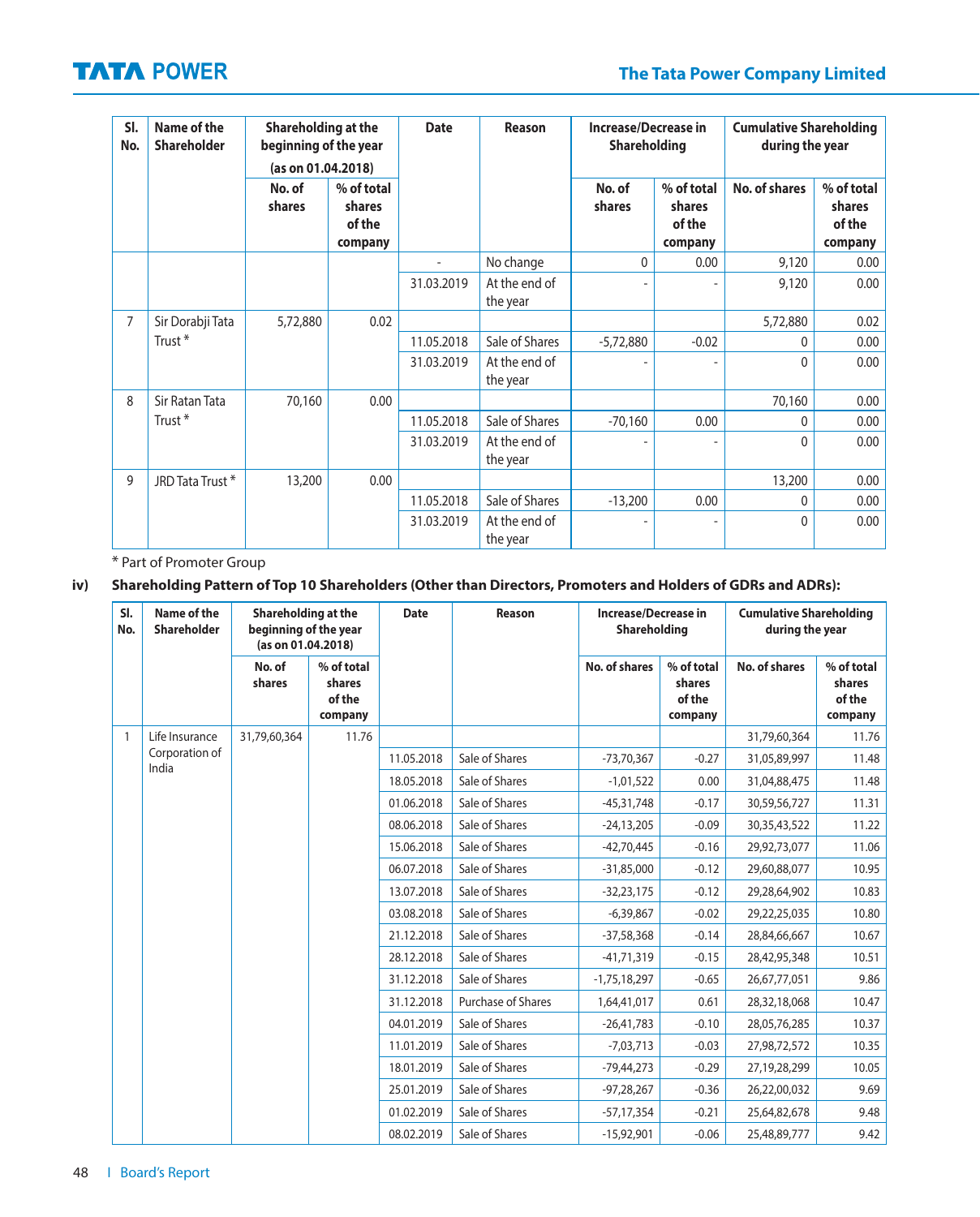



NOTICE

**BOARD'S REPORT**

**BOARD'S REPORT** 

**MD & A**

**CG REPORT**

**CG REPORT** 

**BRR**

**CONSOLIDATED**

STANDALONE CONSOLIDATED

| SI.<br>No.     | Name of the<br><b>Shareholder</b> | Shareholding at the<br>beginning of the year<br>(as on 01.04.2018) |                                           | <b>Date</b> | Reason                    | Increase/Decrease in<br>Shareholding |                                           | <b>Cumulative Shareholding</b><br>during the year |                                           |
|----------------|-----------------------------------|--------------------------------------------------------------------|-------------------------------------------|-------------|---------------------------|--------------------------------------|-------------------------------------------|---------------------------------------------------|-------------------------------------------|
|                |                                   | No. of<br>shares                                                   | % of total<br>shares<br>of the<br>company |             |                           | <b>No. of shares</b>                 | % of total<br>shares<br>of the<br>company | No. of shares                                     | % of total<br>shares<br>of the<br>company |
|                |                                   |                                                                    |                                           | 15.02.2019  | Sale of Shares            | $-53,22,042$                         | $-0.20$                                   | 24,95,67,735                                      | 9.23                                      |
|                |                                   |                                                                    |                                           | 22.02.2019  | Sale of Shares            | $-79,46,631$                         | $-0.29$                                   | 24, 16, 21, 104                                   | 8.93                                      |
|                |                                   |                                                                    |                                           | 01.03.2019  | Sale of Shares            | $-50,84,038$                         | $-0.19$                                   | 23,65,37,066                                      | 8.75                                      |
|                |                                   |                                                                    |                                           | 08.03.2019  | Sale of Shares            | $-1,03,77,074$                       | $-0.38$                                   | 22,61,59,992                                      | 8.36                                      |
|                |                                   |                                                                    |                                           | 15.03.2019  | Sale of Shares            | $-68,84,177$                         | $-0.25$                                   | 21,92,75,815                                      | 8.11                                      |
|                |                                   |                                                                    |                                           | 22.03.2019  | Sale of Shares            | $-60,97,305$                         | $-0.23$                                   | 21,31,78,510                                      | 7.88                                      |
|                |                                   |                                                                    |                                           | 29.03.2019  | Sale of Shares            | -1,98,87,792                         | $-0.74$                                   | 19,32,90,718                                      | 7.15                                      |
|                |                                   |                                                                    |                                           | 29.03.2019  | <b>Purchase of Shares</b> | 1,64,41,017                          | 0.61                                      | 20,97,31,735                                      | 7.75                                      |
|                |                                   |                                                                    |                                           | 31.03.2019  | At the end of the year    |                                      |                                           | 20,97,31,735                                      | 7.75                                      |
| $\overline{2}$ | Matthews                          | 17,79,49,592                                                       | 6.58                                      |             |                           |                                      |                                           | 17,79,49,592                                      | 6.58                                      |
|                | Pacific Tiger<br>Fund             |                                                                    |                                           | 06.04.2018  | Purchase of Shares        | 23,66,895                            | 0.09                                      | 18,03,16,487                                      | 6.67                                      |
|                |                                   |                                                                    |                                           | 31.03.2019  | At the end of the year    |                                      |                                           | 18,03,16,487                                      | 6.67                                      |
| 3              | <b>ICICI Prudential</b>           | 8,14,15,323                                                        | 3.01                                      |             |                           |                                      |                                           | 8, 14, 15, 323                                    | 3.01                                      |
|                | <b>Balanced Fund</b>              |                                                                    |                                           | 06.04.2018  | Sale of Shares            | $-4,82,865$                          | $-0.02$                                   | 8,09,32,458                                       | 2.99                                      |
|                |                                   |                                                                    |                                           | 06.04.2018  | Purchase of Shares        | 1,603                                | 0.00                                      | 8,09,34,061                                       | 2.99                                      |
|                |                                   |                                                                    |                                           | 13.04.2018  | Sale of Shares            | $-3,33,000$                          | $-0.01$                                   | 8,06,01,061                                       | 2.98                                      |
|                |                                   |                                                                    |                                           | 13.04.2018  | <b>Purchase of Shares</b> | 32,84,203                            | 0.12                                      | 8,38,85,264                                       | 3.10                                      |
|                |                                   |                                                                    |                                           | 20.04.2018  | <b>Purchase of Shares</b> | 70,41,058                            | 0.26                                      | 9,09,26,322                                       | 3.36                                      |
|                |                                   |                                                                    |                                           | 27.04.2018  | <b>Purchase of Shares</b> | 80,10,869                            | 0.30                                      | 9,89,37,191                                       | 3.66                                      |
|                |                                   |                                                                    |                                           | 04.05.2018  | <b>Purchase of Shares</b> | 24,93,152                            | 0.09                                      | 10,14,30,343                                      | 3.75                                      |
|                |                                   |                                                                    |                                           | 11.05.2018  | Purchase of Shares        | 1,20,93,890                          | 0.45                                      | 11,35,24,233                                      | 4.20                                      |
|                |                                   |                                                                    |                                           | 18.05.2018  | Purchase of Shares        | 42,50,000                            | 0.16                                      | 11,77,74,233                                      | 4.35                                      |
|                |                                   |                                                                    |                                           | 25.05.2018  | Sale of Shares            | $-952$                               | 0.00                                      | 11,77,73,281                                      | 4.35                                      |
|                |                                   |                                                                    |                                           | 25.05.2018  | Purchase of Shares        | 30,36,604                            | 0.11                                      | 12,08,09,885                                      | 4.47                                      |
|                |                                   |                                                                    |                                           | 01.06.2018  | Sale of Shares            | $-3,33,000$                          | $-0.01$                                   | 12,04,76,885                                      | 4.45                                      |
|                |                                   |                                                                    |                                           | 01.06.2018  | <b>Purchase of Shares</b> | 25,48,429                            | 0.09                                      | 12,30,25,314                                      | 4.55                                      |
|                |                                   |                                                                    |                                           | 08.06.2018  | <b>Purchase of Shares</b> | 46,92,526                            | 0.17                                      | 12,77,17,840                                      | 4.72                                      |
|                |                                   |                                                                    |                                           | 15.06.2018  | Sale of Shares            | $-1,35,000$                          | 0.00                                      | 12,75,82,840                                      | 4.72                                      |
|                |                                   |                                                                    |                                           | 22.06.2018  | Sale of Shares            | $-13$                                | 0.00                                      | 12,75,82,827                                      | 4.72                                      |
|                |                                   |                                                                    |                                           | 29.06.2018  | Sale of Shares            | $-90,000$                            | 0.00                                      | 12,74,92,827                                      | 4.71                                      |
|                |                                   |                                                                    |                                           | 29.06.2018  | Purchase of Shares        | 1,605                                | 0.00                                      | 12,74,94,432                                      | 4.71                                      |
|                |                                   |                                                                    |                                           | 20.07.2018  | Purchase of Shares        | 1,609                                | 0.00                                      | 12,74,96,041                                      | 4.71                                      |
|                |                                   |                                                                    |                                           | 27.07.2018  | Sale of Shares            | $-947$                               | 0.00                                      | 12,74,95,094                                      | 4.71                                      |
|                |                                   |                                                                    |                                           | 03.08.2018  | <b>Purchase of Shares</b> | 3,222                                | 0.00                                      | 12,74,98,316                                      | 4.71                                      |
|                |                                   |                                                                    |                                           | 10.08.2018  | Sale of Shares            | $-12,201$                            | 0.00                                      | 12,74,86,115                                      | 4.71                                      |
|                |                                   |                                                                    |                                           | 10.08.2018  | Purchase of Shares        | 3,10,960                             | 0.01                                      | 12,77,97,075                                      | 4.72                                      |
|                |                                   |                                                                    |                                           | 17.08.2018  | Sale of Shares            | $-19,584$                            | 0.00                                      | 12,77,77,491                                      | 4.72                                      |
|                |                                   |                                                                    |                                           | 07.09.2018  | Sale of Shares            | $-1,08,000$                          | 0.00                                      | 12,76,69,491                                      | 4.72                                      |
|                |                                   |                                                                    |                                           | 14.09.2018  | Sale of Shares            | $-1,633$                             | 0.00                                      | 12,76,67,858                                      | 4.72                                      |
|                |                                   |                                                                    |                                           | 28.09.2018  | Sale of Shares            | $-24$                                | 0.00                                      | 12,76,67,834                                      | 4.72                                      |
|                |                                   |                                                                    |                                           | 28.09.2018  | Purchase of Shares        | 2,373                                | 0.00                                      | 12,76,70,207                                      | 4.72                                      |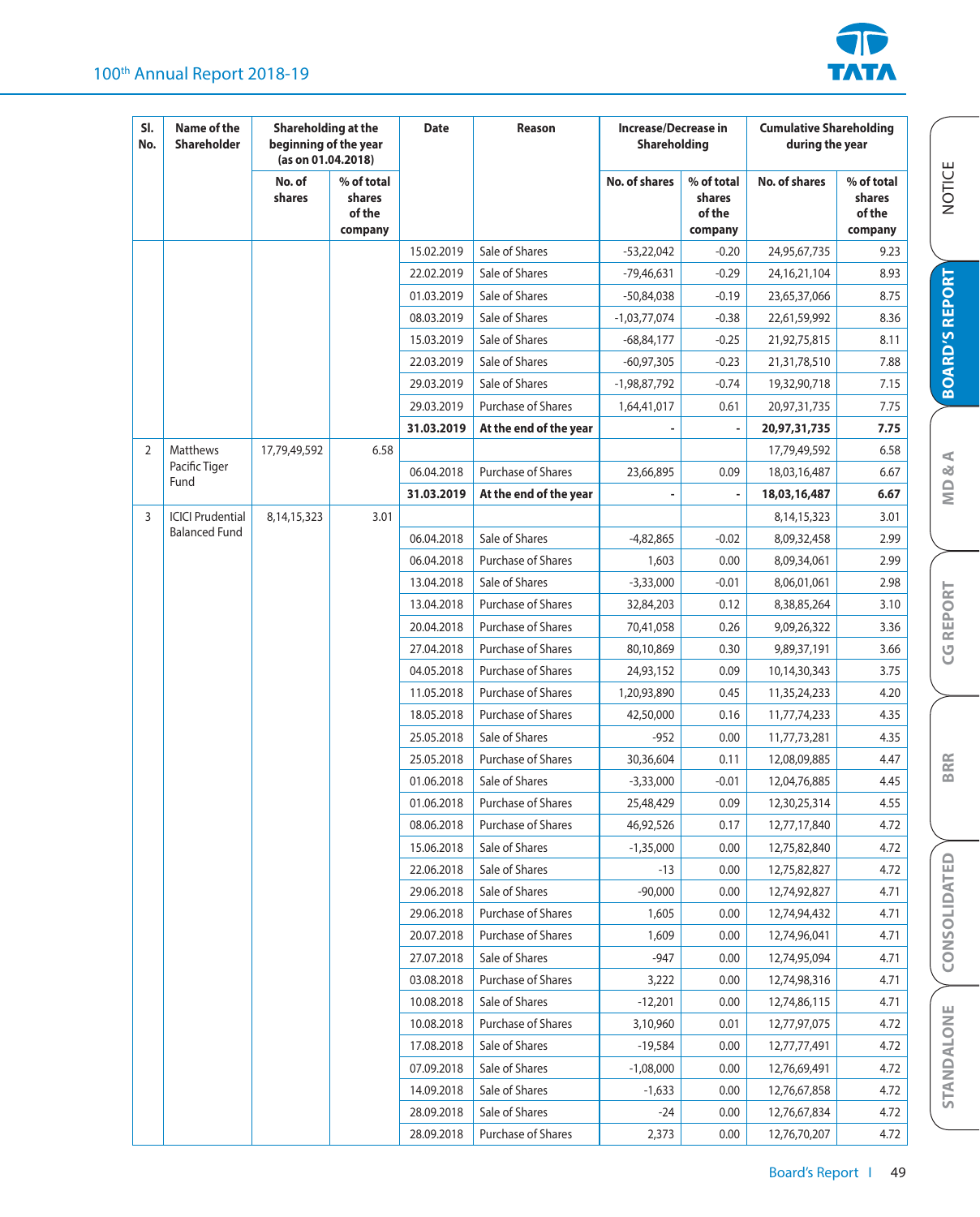# **The Tata Power Company Limited**

| SI.<br>No.     | Name of the<br><b>Shareholder</b>                          |                  | Shareholding at the<br><b>Date</b><br>Reason<br><b>Increase/Decrease in</b><br>beginning of the year<br><b>Shareholding</b><br>(as on 01.04.2018) |            | <b>Cumulative Shareholding</b><br>during the year |                      |                                           |                      |                                           |
|----------------|------------------------------------------------------------|------------------|---------------------------------------------------------------------------------------------------------------------------------------------------|------------|---------------------------------------------------|----------------------|-------------------------------------------|----------------------|-------------------------------------------|
|                |                                                            | No. of<br>shares | % of total<br>shares<br>of the<br>company                                                                                                         |            |                                                   | <b>No. of shares</b> | % of total<br>shares<br>of the<br>company | <b>No. of shares</b> | % of total<br>shares<br>of the<br>company |
|                |                                                            |                  |                                                                                                                                                   | 12.10.2018 | Purchase of Shares                                | 1,663                | 0.00                                      | 12,76,71,870         | 4.72                                      |
|                |                                                            |                  |                                                                                                                                                   | 19.10.2018 | Sale of Shares                                    | $-12,51,000$         | $-0.05$                                   | 12,64,20,870         | 4.67                                      |
|                |                                                            |                  |                                                                                                                                                   | 19.10.2018 | Purchase of Shares                                | 4,87,919             | 0.02                                      | 12,69,08,789         | 4.69                                      |
|                |                                                            |                  |                                                                                                                                                   | 26.10.2018 | Sale of Shares                                    | $-1,662$             | 0.00                                      | 12,69,10,451         | 4.69                                      |
|                |                                                            |                  |                                                                                                                                                   | 02.11.2018 | Sale of Shares                                    | $-10,99,496$         | $-0.04$                                   | 12,58,10,955         | 4.65                                      |
|                |                                                            |                  |                                                                                                                                                   | 02.11.2018 | <b>Purchase of Shares</b>                         | 4,14,969             | 0.02                                      | 12,62,25,924         | 4.67                                      |
|                |                                                            |                  |                                                                                                                                                   | 09.11.2018 | Sale of Shares                                    | $-7,68,160$          | $-0.03$                                   | 12,54,57,764         | 4.64                                      |
|                |                                                            |                  |                                                                                                                                                   | 16.11.2018 | Sale of Shares                                    | $-7,397$             | 0.00                                      | 12,54,50,367         | 4.64                                      |
|                |                                                            |                  |                                                                                                                                                   | 23.11.2018 | Sale of Shares                                    | $-7,60,983$          | $-0.03$                                   | 12,46,89,384         | 4.61                                      |
|                |                                                            |                  |                                                                                                                                                   | 30.11.2018 | Sale of Shares                                    | $-56,61,000$         | $-0.21$                                   | 11,90,28,384         | 4.40                                      |
|                |                                                            |                  |                                                                                                                                                   | 07.12.2018 | Sale of Shares                                    | $-29,98,321$         | $-0.11$                                   | 11,60,30,063         | 4.29                                      |
|                |                                                            |                  |                                                                                                                                                   | 07.12.2018 | Purchase of Shares                                | 1,661                | 0.00                                      | 11,60,31,724         | 4.29                                      |
|                |                                                            |                  |                                                                                                                                                   | 14.12.2018 | Sale of Shares                                    | $-3,92,112$          | $-0.01$                                   | 11,56,39,612         | 4.28                                      |
|                |                                                            |                  |                                                                                                                                                   | 14.12.2018 | Purchase of Shares                                | 13,296               | 0.00                                      | 11,56,52,908         | 4.28                                      |
|                |                                                            |                  |                                                                                                                                                   | 21.12.2018 | <b>Purchase of Shares</b>                         | 3,322                | 0.00                                      | 11,56,56,230         | 4.28                                      |
|                |                                                            |                  |                                                                                                                                                   | 28.12.2018 | Sale of Shares                                    | $-4,05,018$          | $-0.01$                                   | 11,52,51,212         | 4.26                                      |
|                |                                                            |                  |                                                                                                                                                   | 28.12.2018 | <b>Purchase of Shares</b>                         | 1,661                | 0.00                                      | 11,52,52,873         | 4.26                                      |
|                |                                                            |                  |                                                                                                                                                   | 04.01.2019 | Sale of Shares                                    | $-45,000$            | 0.00                                      | 11,52,07,873         | 4.26                                      |
|                |                                                            |                  |                                                                                                                                                   | 04.01.2019 | Purchase of Shares                                | 1,660                | 0.00                                      | 11,52,09,533         | 4.26                                      |
|                |                                                            |                  |                                                                                                                                                   | 11.01.2019 | Sale of Shares                                    | $-1,89,000$          | $-0.01$                                   | 11,50,20,533         | 4.25                                      |
|                |                                                            |                  |                                                                                                                                                   | 25.01.2019 | Sale of Shares                                    | $-1,13,211$          | 0.00                                      | 11,49,07,322         | 4.25                                      |
|                |                                                            |                  |                                                                                                                                                   | 25.01.2019 | Purchase of Shares                                | 1,661                | 0.00                                      | 11,49,08,983         | 4.25                                      |
|                |                                                            |                  |                                                                                                                                                   | 01.02.2019 | Purchase of Shares                                | 3,322                | 0.00                                      | 11,49,12,305         | 4.25                                      |
|                |                                                            |                  |                                                                                                                                                   | 08.02.2019 | Purchase of Shares                                | 8,305                | 0.00                                      | 11,49,20,610         | 4.25                                      |
|                |                                                            |                  |                                                                                                                                                   | 15.02.2019 | Purchase of Shares                                | 4,983                | 0.00                                      | 11,49,25,593         | 4.25                                      |
|                |                                                            |                  |                                                                                                                                                   | 22.02.2019 | Purchase of Shares                                | 4,992                | 0.00                                      | 11,49,30,585         | 4.25                                      |
|                |                                                            |                  |                                                                                                                                                   | 01.03.2019 | Sale of Shares                                    | $-8,64,000$          | $-0.03$                                   | 11,40,66,585         | 4.22                                      |
|                |                                                            |                  |                                                                                                                                                   | 01.03.2019 | <b>Purchase of Shares</b>                         | 6,652                | 0.00                                      | 11,40,73,237         | 4.22                                      |
|                |                                                            |                  |                                                                                                                                                   | 08.03.2019 | Sale of Shares                                    | $-2,51,268$          | $-0.01$                                   | 11,38,21,969         | 4.21                                      |
|                |                                                            |                  |                                                                                                                                                   | 15.03.2019 | <b>Purchase of Shares</b>                         | 1,662                | 0.00                                      | 11,38,23,631         | 4.21                                      |
|                |                                                            |                  |                                                                                                                                                   | 22.03.2019 | Sale of Shares                                    | $-818$               | 0.00                                      | 11,38,22,813         | 4.21                                      |
|                |                                                            |                  |                                                                                                                                                   | 29.03.2019 | Purchase of Shares                                | 6,424                | 0.00                                      | 11,38,29,237         | 4.21                                      |
|                |                                                            |                  |                                                                                                                                                   | 31.03.2019 | At the end of the year                            |                      |                                           | 11,38,29,237         | 4.21                                      |
| $\overline{4}$ | <b>First State</b>                                         | 10,78,04,751     | 3.99                                                                                                                                              |            |                                                   |                      |                                           | 10,78,04,751         | 3.99                                      |
|                | Investments<br>Icvc-Stewart                                |                  |                                                                                                                                                   | 01.03.2019 | Sale of Shares                                    | $-1,77,87,259$       | $-0.66$                                   | 9,00,17,492          | 3.33                                      |
|                | Investors<br>Global<br>Emerging<br>Markets<br>Leaders Fund |                  |                                                                                                                                                   | 31.03.2019 | At the end of the year                            |                      |                                           | 9,00,17,492          | 3.33                                      |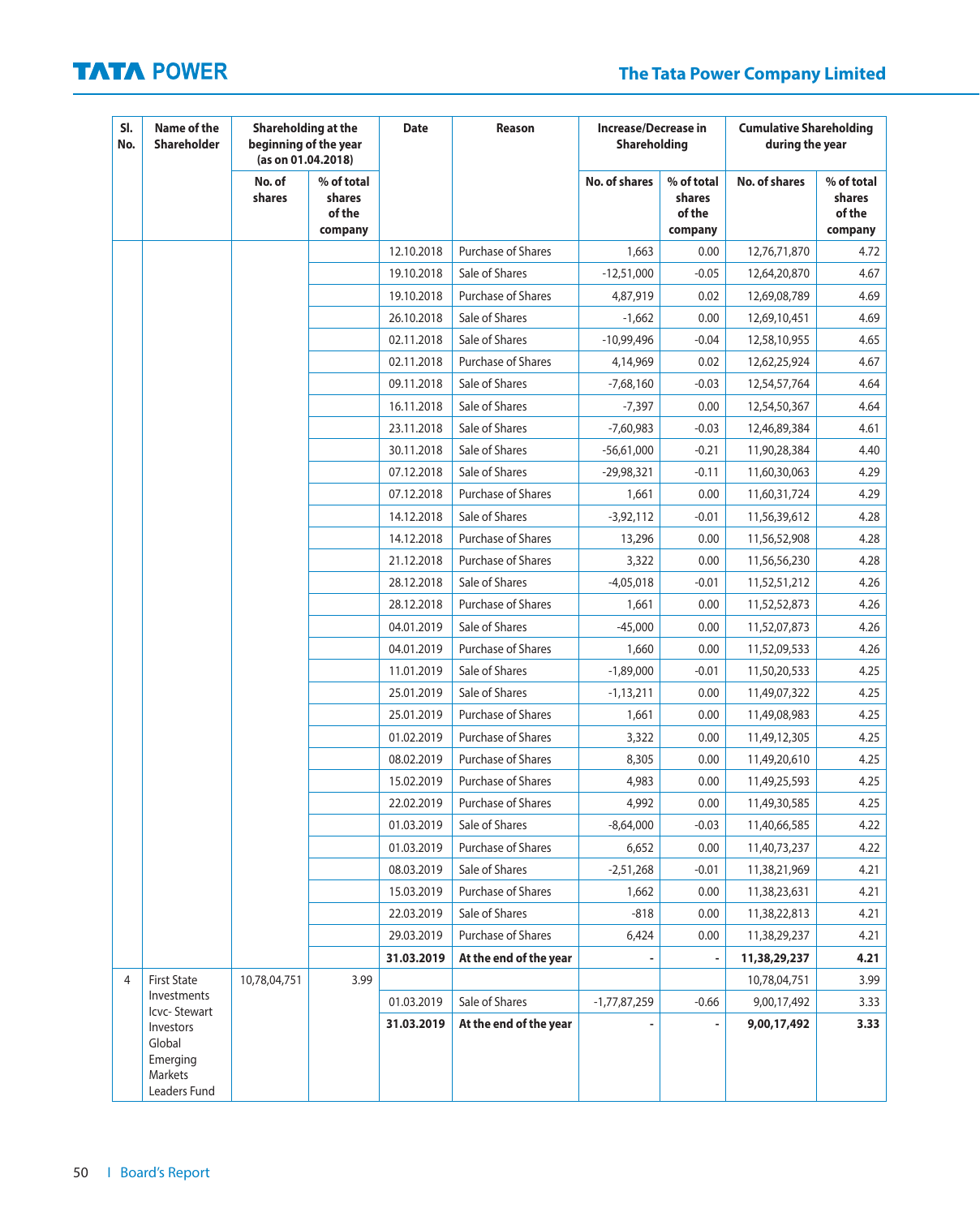## 100<sup>th</sup> Annual Report 2018-19



NOTICE

**BOARD'S REPORT**

**BOARD'S REPORT** 

**MD & A**

**CG REPORT**

**CG REPORT** 

**BRR**

**CONSOLIDATED**

STANDALONE CONSOLIDATED

| SI.<br>No.     | Name of the<br><b>Shareholder</b> | Shareholding at the<br>beginning of the year<br>(as on 01.04.2018) |                                           | <b>Date</b> | Reason                 | <b>Increase/Decrease in</b><br><b>Shareholding</b> |                                           | <b>Cumulative Shareholding</b><br>during the year |                                           |
|----------------|-----------------------------------|--------------------------------------------------------------------|-------------------------------------------|-------------|------------------------|----------------------------------------------------|-------------------------------------------|---------------------------------------------------|-------------------------------------------|
|                |                                   | No. of<br>shares                                                   | % of total<br>shares<br>of the<br>company |             |                        | No. of shares                                      | % of total<br>shares<br>of the<br>company | No. of shares                                     | % of total<br>shares<br>of the<br>company |
| 5              | The New India                     | 6,57,04,953                                                        | 2.43                                      |             |                        |                                                    |                                           | 6,57,04,953                                       | 2.43                                      |
|                | Assurance                         |                                                                    |                                           | 04.05.2018  | Sale of Shares         | $-6,627$                                           | 0.00                                      | 6,56,98,326                                       | 2.43                                      |
|                | Company<br>Limited                |                                                                    |                                           | 22.06.2018  | Sale of Shares         | $-12,00,000$                                       | $-0.04$                                   | 6,44,98,326                                       | 2.38                                      |
|                |                                   |                                                                    |                                           | 29.06.2018  | Sale of Shares         | $-7,10,320$                                        | $-0.03$                                   | 6,37,88,006                                       | 2.36                                      |
|                |                                   |                                                                    |                                           | 06.07.2018  | Sale of Shares         | $-5,00,000$                                        | $-0.02$                                   | 6,32,88,006                                       | 2.34                                      |
|                |                                   |                                                                    |                                           | 13.07.2018  | Sale of Shares         | $-2,89,680$                                        | $-0.01$                                   | 6,29,98,326                                       | 2.33                                      |
|                |                                   |                                                                    |                                           | 07.09.2018  | Sale of Shares         | $-9,00,000$                                        | $-0.03$                                   | 6,20,98,326                                       | 2.30                                      |
|                |                                   |                                                                    |                                           | 14.09.2018  | Sale of Shares         | $-4,50,000$                                        | $-0.02$                                   | 6,16,48,326                                       | 2.28                                      |
|                |                                   |                                                                    |                                           | 21.09.2018  | Sale of Shares         | $-11,79,487$                                       | $-0.04$                                   | 6,04,68,839                                       | 2.24                                      |
|                |                                   |                                                                    |                                           | 28.09.2018  | Sale of Shares         | $-75,000$                                          | 0.00                                      | 6,03,93,839                                       | 2.23                                      |
|                |                                   |                                                                    |                                           | 02.11.2018  | Sale of Shares         | $-14,00,000$                                       | $-0.05$                                   | 5,89,93,839                                       | 2.18                                      |
|                |                                   |                                                                    |                                           | 23.11.2018  | Sale of Shares         | $-40,000$                                          | 0.00                                      | 5,89,53,839                                       | 2.18                                      |
|                |                                   |                                                                    |                                           | 30.11.2018  | Sale of Shares         | $-10,15,519$                                       | $-0.04$                                   | 5,79,38,320                                       | 2.14                                      |
|                |                                   |                                                                    |                                           | 07.12.2018  | Sale of Shares         | $-3,44,481$                                        | $-0.01$                                   | 5,75,93,839                                       | 2.13                                      |
|                |                                   |                                                                    |                                           | 14.12.2018  | Sale of Shares         | $-7,35,227$                                        | $-0.03$                                   | 5,68,58,612                                       | 2.10                                      |
|                |                                   |                                                                    |                                           | 21.12.2018  | Sale of Shares         | $-12,64,773$                                       | $-0.05$                                   | 5,55,93,839                                       | 2.06                                      |
|                |                                   |                                                                    |                                           | 29.03.2019  | Sale of Shares         | $-14,00,000$                                       | $-0.05$                                   | 5,41,93,839                                       | 2.00                                      |
|                |                                   |                                                                    |                                           | 31.03.2019  | At the end of the year |                                                    |                                           | 5,41,93,839                                       | 2.00                                      |
| 6              | General                           | 6,55,62,960                                                        | 2.42                                      |             |                        |                                                    |                                           | 6,55,62,960                                       | 2.42                                      |
|                | Insurance<br>Corporation of       |                                                                    |                                           | 31.08.2018  | Sale of Shares         | $-3,68,812$                                        | $-0.01$                                   | 6,51,94,148                                       | 2.41                                      |
|                | India                             |                                                                    |                                           | 07.09.2018  | Sale of Shares         | $-11,59,993$                                       | $-0.04$                                   | 6,40,34,155                                       | 2.37                                      |
|                |                                   |                                                                    |                                           | 14.09.2018  | Sale of Shares         | $-7,16,796$                                        | $-0.03$                                   | 6,33,17,359                                       | 2.34                                      |
|                |                                   |                                                                    |                                           | 21.09.2018  | Sale of Shares         | $-11,79,852$                                       | $-0.04$                                   | 6,21,37,507                                       | 2.30                                      |
|                |                                   |                                                                    |                                           | 28.09.2018  | Sale of Shares         | $-12,63,272$                                       | $-0.05$                                   | 6,08,74,235                                       | 2.25                                      |
|                |                                   |                                                                    |                                           | 02.11.2018  | Sale of Shares         | $-25,00,000$                                       | $-0.09$                                   | 5,83,74,235                                       | 2.16                                      |
|                |                                   |                                                                    |                                           | 23.11.2018  | Sale of Shares         | $-12,04,377$                                       | $-0.04$                                   | 5,71,69,858                                       | 2.11                                      |
|                |                                   |                                                                    |                                           | 30.11.2018  | Sale of Shares         | $-21,06,898$                                       | $-0.08$                                   | 5,50,62,960                                       | 2.04                                      |
|                |                                   |                                                                    |                                           | 07.12.2018  | Sale of Shares         | $-25,00,000$                                       | $-0.09$                                   | 5,25,62,960                                       | 1.94                                      |
|                |                                   |                                                                    |                                           | 11.01.2019  | Sale of Shares         | $-6,536$                                           | 0.00                                      | 5,25,56,424                                       | 1.94                                      |
|                |                                   |                                                                    |                                           | 18.01.2019  | Sale of Shares         | $-3,50,133$                                        | $-0.01$                                   | 5,22,06,291                                       | 1.93                                      |
|                |                                   |                                                                    |                                           | 25.01.2019  | Sale of Shares         | $-1,43,331$                                        | $-0.01$                                   | 5,20,62,960                                       | 1.92                                      |
|                |                                   |                                                                    |                                           | 29.03.2019  | Sale of Shares         | $-1,00,000$                                        | 0.00                                      | 5,19,62,960                                       | 1.92                                      |
|                |                                   |                                                                    |                                           | 31.03.2019  | At the end of the year |                                                    |                                           | 5,19,62,960                                       | 1.92                                      |
| $\overline{7}$ | Stewart                           | 3,72,00,828                                                        | 1.38                                      |             |                        |                                                    |                                           | 3,72,00,828                                       | 1.38                                      |
|                | Investors<br>Global               |                                                                    |                                           | 18.05.2018  | Sale of Shares         | $-18,85,735$                                       | $-0.07$                                   | 3,53,15,093                                       | 1.31                                      |
|                | Emerging                          |                                                                    |                                           | 25.05.2018  | Sale of Shares         | $-29,85,464$                                       | $-0.11$                                   | 3,23,29,629                                       | 1.20                                      |
|                | Markets<br>Leaders Fund           |                                                                    |                                           | 01.03.2019  | Purchase of Shares     | 1,77,87,259                                        | 0.66                                      | 5,01,16,888                                       | 1.85                                      |
|                |                                   |                                                                    |                                           | 31.03.2019  | At the end of the year |                                                    |                                           | 5,01,16,888                                       | 1.85                                      |
| 8              | SBI Large &                       | 17,21,827                                                          | 0.06                                      |             |                        |                                                    |                                           | 17,21,827                                         | 0.06                                      |
|                | Midcap Fund                       |                                                                    |                                           | 06.04.2018  | Sale of Shares         | $-5,71,270$                                        | $-0.02$                                   | 11,50,557                                         | 0.04                                      |
|                |                                   |                                                                    |                                           | 18.05.2018  | Purchase of Shares     | 1,651                                              | 0.00                                      | 11,52,208                                         | 0.04                                      |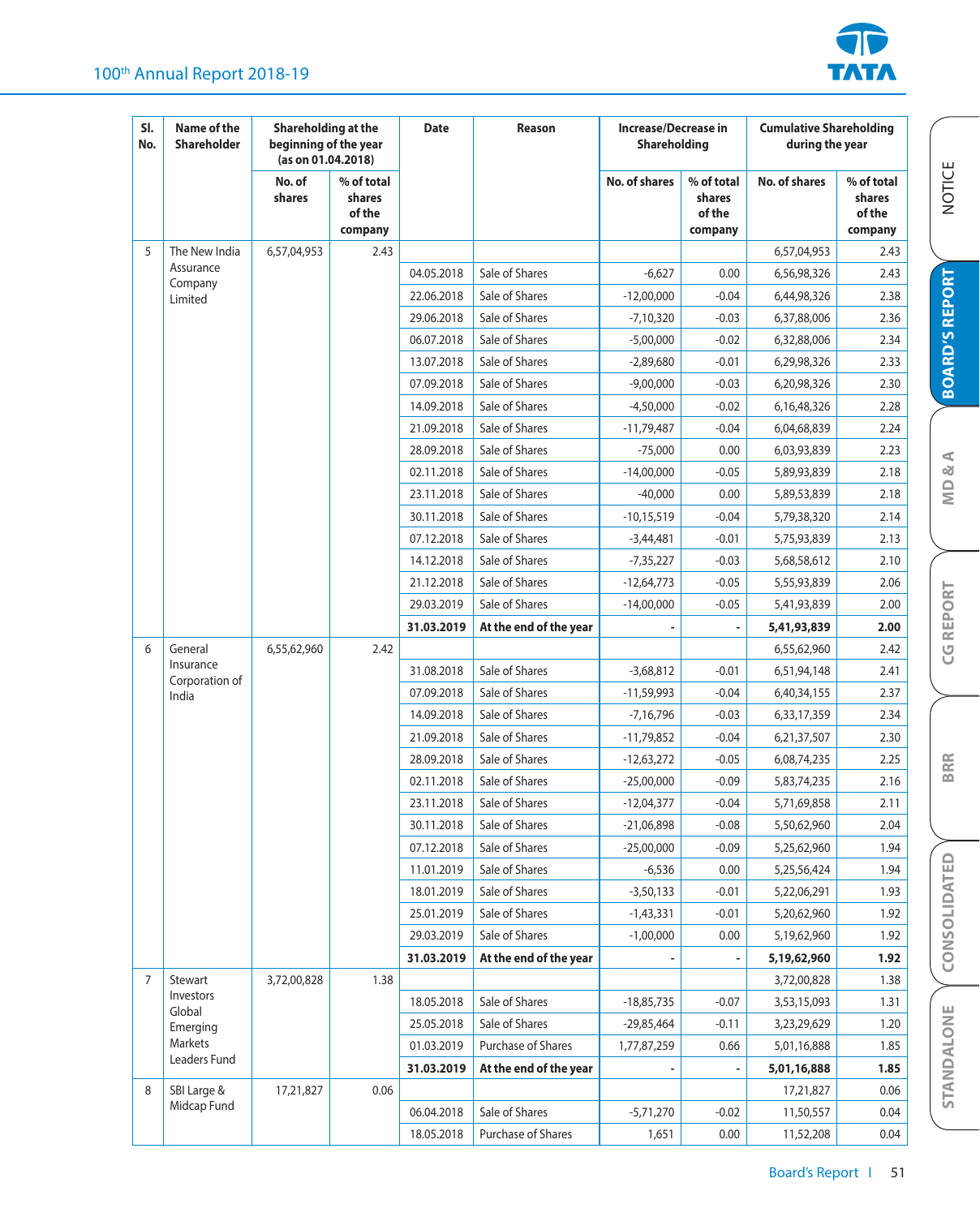# **The Tata Power Company Limited**

| SI.<br>No. | Name of the<br><b>Shareholder</b> | Shareholding at the<br>beginning of the year<br>(as on 01.04.2018) |                                           | <b>Date</b> | Reason                    | <b>Increase/Decrease in</b><br>Shareholding |                                           | <b>Cumulative Shareholding</b><br>during the year |                                           |
|------------|-----------------------------------|--------------------------------------------------------------------|-------------------------------------------|-------------|---------------------------|---------------------------------------------|-------------------------------------------|---------------------------------------------------|-------------------------------------------|
|            |                                   | No. of<br>shares                                                   | % of total<br>shares<br>of the<br>company |             |                           | <b>No. of shares</b>                        | % of total<br>shares<br>of the<br>company | No. of shares                                     | % of total<br>shares<br>of the<br>company |
|            |                                   |                                                                    |                                           | 22.06.2018  | Sale of Shares            | $-10$                                       | 0.00                                      | 11,52,198                                         | 0.04                                      |
|            |                                   |                                                                    |                                           | 29.06.2018  | Purchase of Shares        | 4                                           | 0.00                                      | 11,52,202                                         | 0.04                                      |
|            |                                   |                                                                    |                                           | 13.07.2018  | <b>Purchase of Shares</b> | $\mathbf{1}$                                | 0.00                                      | 11,52,203                                         | 0.04                                      |
|            |                                   |                                                                    |                                           | 03.08.2018  | <b>Purchase of Shares</b> | 5                                           | 0.00                                      | 11,52,208                                         | 0.04                                      |
|            |                                   |                                                                    |                                           | 10.08.2018  | Sale of Shares            | $-2$                                        | 0.00                                      | 11,52,206                                         | 0.04                                      |
|            |                                   |                                                                    |                                           | 31.08.2018  | Sale of Shares            | $-1,647$                                    | 0.00                                      | 11,50,559                                         | 0.04                                      |
|            |                                   |                                                                    |                                           | 14.09.2018  | <b>Purchase of Shares</b> | 1                                           | 0.00                                      | 11,50,560                                         | 0.04                                      |
|            |                                   |                                                                    |                                           | 28.09.2018  | Sale of Shares            | $-4$                                        | 0.00                                      | 11,50,556                                         | 0.04                                      |
|            |                                   |                                                                    |                                           | 28.09.2018  | Purchase of Shares        | 26,251                                      | 0.00                                      | 11,76,807                                         | 0.04                                      |
|            |                                   |                                                                    |                                           | 05.10.2018  | <b>Purchase of Shares</b> | 33                                          | 0.00                                      | 11,76,840                                         | 0.04                                      |
|            |                                   |                                                                    |                                           | 12.10.2018  | Purchase of Shares        | 1,015                                       | 0.00                                      | 11,77,855                                         | 0.04                                      |
|            |                                   |                                                                    |                                           | 26.10.2018  | Purchase of Shares        | 2,00,000                                    | 0.01                                      | 13,77,855                                         | 0.05                                      |
|            |                                   |                                                                    |                                           | 02.11.2018  | Sale of Shares            | -4                                          | 0.00                                      | 13,77,851                                         | 0.05                                      |
|            |                                   |                                                                    |                                           | 02.11.2018  | Purchase of Shares        | 3,50,000                                    | 0.01                                      | 17,27,851                                         | 0.06                                      |
|            |                                   |                                                                    |                                           | 16.11.2018  | Sale of Shares            | $-1,015$                                    | 0.00                                      | 17,26,836                                         | 0.06                                      |
|            |                                   |                                                                    |                                           | 16.11.2018  | <b>Purchase of Shares</b> | 3,65,000                                    | 0.01                                      | 20,91,836                                         | 0.08                                      |
|            |                                   |                                                                    |                                           | 30.11.2018  | Sale of Shares            | $-11,151$                                   | 0.00                                      | 20,80,685                                         | 0.08                                      |
|            |                                   |                                                                    |                                           | 07.12.2018  | Sale of Shares            | $-2,00,000$                                 | $-0.01$                                   | 18,80,685                                         | 0.07                                      |
|            |                                   |                                                                    |                                           | 07.12.2018  | <b>Purchase of Shares</b> | 1,07,04,930                                 | 0.40                                      | 1,25,85,615                                       | 0.47                                      |
|            |                                   |                                                                    |                                           | 14.12.2018  | Sale of Shares            | $-7,600$                                    | 0.00                                      | 1,25,78,015                                       | 0.47                                      |
|            |                                   |                                                                    |                                           | 14.12.2018  | <b>Purchase of Shares</b> | 17,95,070                                   | 0.07                                      | 1,43,73,085                                       | 0.53                                      |
|            |                                   |                                                                    |                                           | 28.12.2018  | Purchase of Shares        | 2,25,917                                    | 0.01                                      | 1,45,99,002                                       | 0.54                                      |
|            |                                   |                                                                    |                                           | 31.12.2018  | Purchase of Shares        | 1,50,000                                    | 0.01                                      | 1,47,49,002                                       | 0.55                                      |
|            |                                   |                                                                    |                                           | 04.01.2019  | Purchase of Shares        | 6,25,000                                    | 0.02                                      | 1,53,74,002                                       | 0.57                                      |
|            |                                   |                                                                    |                                           | 25.01.2019  | Purchase of Shares        | 70,00,000                                   | 0.26                                      | 2,23,74,002                                       | 0.83                                      |
|            |                                   |                                                                    |                                           | 01.02.2019  | Purchase of Shares        | 22,71,084                                   | 0.08                                      | 2,46,45,086                                       | 0.91                                      |
|            |                                   |                                                                    |                                           | 08.02.2019  | <b>Purchase of Shares</b> | 52,00,000                                   | 0.19                                      | 2,98,45,086                                       | 1.10                                      |
|            |                                   |                                                                    |                                           | 15.02.2019  | <b>Purchase of Shares</b> | 11                                          | 0.00                                      | 2,98,45,097                                       | 1.10                                      |
|            |                                   |                                                                    |                                           | 22.02.2019  | Purchase of Shares        | 11,00,018                                   | 0.04                                      | 3,09,45,115                                       | 1.14                                      |
|            |                                   |                                                                    |                                           | 01.03.2019  | Purchase of Shares        | 5,00,005                                    | 0.02                                      | 3, 14, 45, 120                                    | 1.16                                      |
|            |                                   |                                                                    |                                           | 08.03.2019  | Purchase of Shares        | 39,96,007                                   | 0.15                                      | 3,54,41,127                                       | 1.31                                      |
|            |                                   |                                                                    |                                           | 15.03.2019  | Sale of Shares            | $-1,092$                                    | 0.00                                      | 3,54,40,035                                       | 1.31                                      |
|            |                                   |                                                                    |                                           | 15.03.2019  | Purchase of Shares        | 46,04,299                                   | 0.17                                      | 4,00,44,334                                       | 1.48                                      |
|            |                                   |                                                                    |                                           | 22.03.2019  | Sale of Shares            | $-15,00,006$                                | $-0.06$                                   | 3,85,44,328                                       | 1.43                                      |
|            |                                   |                                                                    |                                           | 22.03.2019  | Purchase of Shares        | 59,82,193                                   | 0.22                                      | 4,45,26,521                                       | 1.65                                      |
|            |                                   |                                                                    |                                           | 29.03.2019  | Sale of Shares            | $-4,868$                                    | 0.00                                      | 4,45,21,653                                       | 1.65                                      |
|            |                                   |                                                                    |                                           | 29.03.2019  | Purchase of Shares        | 25,01,407                                   | 0.09                                      | 4,70,23,060                                       | 1.74                                      |
|            |                                   |                                                                    |                                           | 31.03.2019  | At the end of the year    |                                             |                                           | 4,70,23,060                                       | 1.74                                      |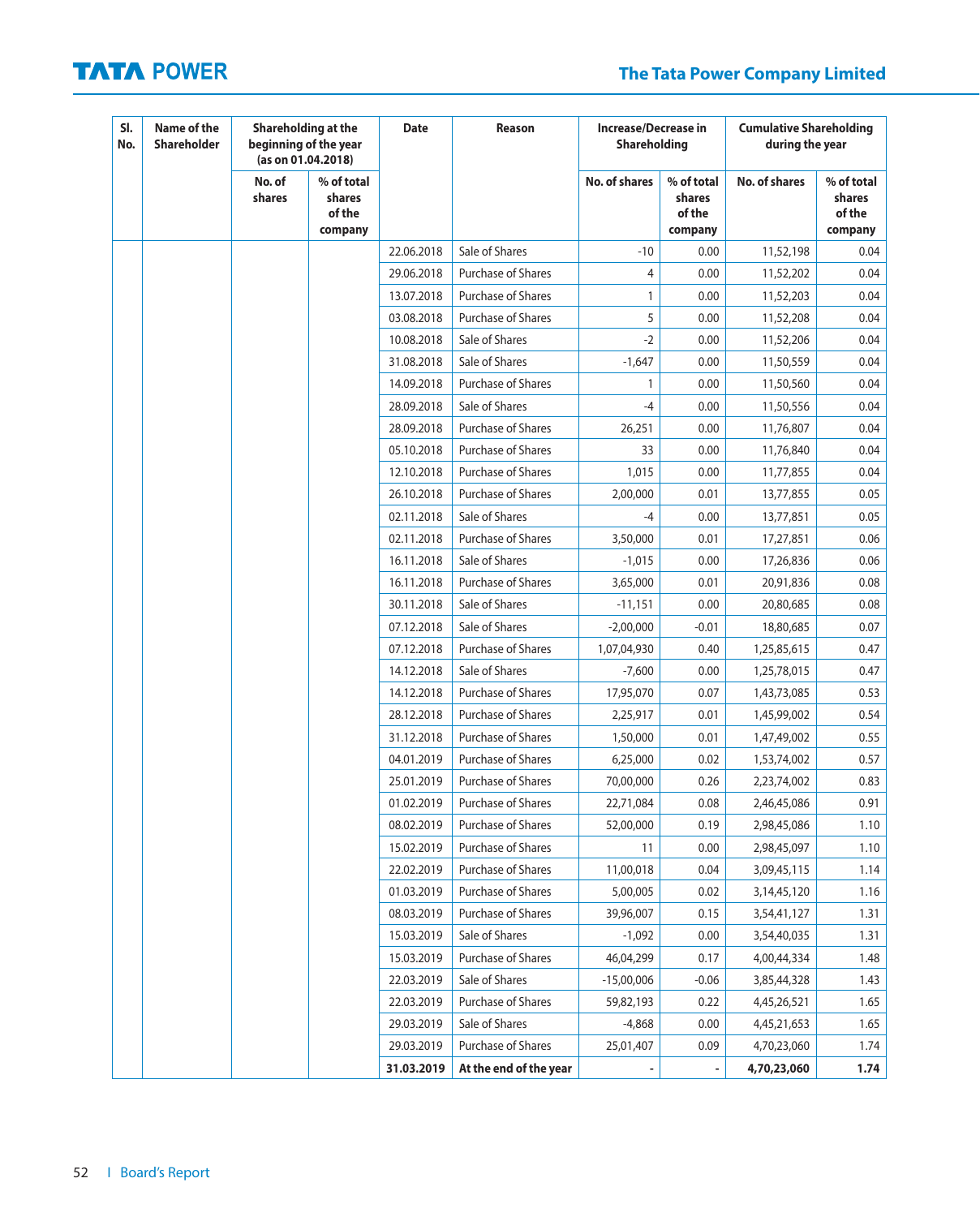## 100<sup>th</sup> Annual Report 2018-19



| SI.<br>No. | Name of the<br><b>Shareholder</b>  | Shareholding at the<br>beginning of the year<br>(as on 01.04.2018) |                                           | <b>Date</b> | Reason                    | Increase/Decrease in<br><b>Shareholding</b> |                                           | <b>Cumulative Shareholding</b><br>during the year |                                           |                         |
|------------|------------------------------------|--------------------------------------------------------------------|-------------------------------------------|-------------|---------------------------|---------------------------------------------|-------------------------------------------|---------------------------------------------------|-------------------------------------------|-------------------------|
|            |                                    | No. of<br>shares                                                   | % of total<br>shares<br>of the<br>company |             |                           | <b>No. of shares</b>                        | % of total<br>shares<br>of the<br>company | <b>No. of shares</b>                              | % of total<br>shares<br>of the<br>company | <b>NOTICE</b>           |
| 9          | Reliance<br>Emergent India<br>Fund | 14,71,078                                                          | 0.05                                      |             |                           |                                             |                                           | 14,71,078                                         | 0.05                                      |                         |
|            |                                    |                                                                    |                                           | 06.04.2018  | Sale of Shares            | $-8,06,796$                                 | $-0.03$                                   | 6,64,282                                          | 0.02                                      | <b>BOARD'S REPORT</b>   |
|            |                                    |                                                                    |                                           | 06.04.2018  | <b>Purchase of Shares</b> | 1,08,000                                    | 0.00                                      | 7,72,282                                          | 0.03                                      |                         |
|            |                                    |                                                                    |                                           | 13.04.2018  | Sale of Shares            | $-4,59,000$                                 | $-0.02$                                   | 3,13,282                                          | 0.01                                      |                         |
|            |                                    |                                                                    |                                           | 20.04.2018  | Sale of Shares            | $-1,98,000$                                 | $-0.01$                                   | 1,15,282                                          | 0.00                                      |                         |
|            |                                    |                                                                    |                                           | 27.04.2018  | Purchase of Shares        | 81,000                                      | 0.00                                      | 1,96,282                                          | 0.01                                      |                         |
|            |                                    |                                                                    |                                           | 04.05.2018  | Purchase of Shares        | 10,44,000                                   | 0.04                                      | 12,40,282                                         | 0.05                                      |                         |
|            |                                    |                                                                    |                                           | 11.05.2018  | Sale of Shares            | $-610$                                      | 0.00                                      | 12,39,672                                         | 0.05                                      |                         |
|            |                                    |                                                                    |                                           | 25.05.2018  | Sale of Shares            | $-6,57,000$                                 | $-0.02$                                   | 5,82,672                                          | 0.02                                      |                         |
|            |                                    |                                                                    |                                           | 01.06.2018  | Sale of Shares            | $-81,000$                                   | 0.00                                      | 5,01,672                                          | 0.02                                      | $\alpha$ A              |
|            |                                    |                                                                    |                                           | 01.06.2018  | Purchase of Shares        | 7,84,583                                    | 0.03                                      | 12,86,255                                         | 0.05                                      |                         |
|            |                                    |                                                                    |                                           | 08.06.2018  | Sale of Shares            | $-72$                                       | 0.00                                      | 12,86,183                                         | 0.05                                      | $\overline{\mathsf{M}}$ |
|            |                                    |                                                                    |                                           | 08.06.2018  | Purchase of Shares        | 2,34,000                                    | 0.01                                      | 15,20,183                                         | 0.06                                      |                         |
|            |                                    |                                                                    |                                           | 15.06.2018  | Purchase of Shares        | 18,72,000                                   | 0.07                                      | 33,92,183                                         | 0.13                                      |                         |
|            |                                    |                                                                    |                                           | 22.06.2018  | Purchase of Shares        | 5,31,000                                    | 0.02                                      | 39,23,183                                         | 0.15                                      |                         |
|            |                                    |                                                                    |                                           | 29.06.2018  | Sale of Shares            | $-1,62,740$                                 | $-0.01$                                   | 37,60,443                                         | 0.14                                      |                         |
|            |                                    |                                                                    |                                           | 06.07.2018  | Sale of Shares            | $-375$                                      | 0.00                                      | 37,60,068                                         | 0.14                                      | <b>CG REPORT</b>        |
|            |                                    |                                                                    |                                           | 13.07.2018  | Sale of Shares            | $-639$                                      | 0.00                                      | 37,59,429                                         | 0.14                                      |                         |
|            |                                    |                                                                    |                                           | 13.07.2018  | Purchase of Shares        | 1,62,000                                    | 0.01                                      | 39,21,429                                         | 0.14                                      |                         |
|            |                                    |                                                                    |                                           | 20.07.2018  | Sale of Shares            | $-2,88,608$                                 | $-0.01$                                   | 36,32,821                                         | 0.13                                      |                         |
|            |                                    |                                                                    |                                           | 20.07.2018  | Purchase of Shares        | 639                                         | 0.00                                      | 36,33,460                                         | 0.13                                      |                         |
|            |                                    |                                                                    |                                           | 03.08.2018  | Sale of Shares            | $-608$                                      | 0.00                                      | 36,32,852                                         | 0.13                                      |                         |
|            |                                    |                                                                    |                                           | 10.08.2018  | Sale of Shares            | -457                                        | 0.00                                      | 36,32,395                                         | 0.13                                      |                         |
|            |                                    |                                                                    |                                           | 24.08.2018  | Sale of Shares            | -609                                        | 0.00                                      | 36,31,786                                         | 0.13                                      |                         |
|            |                                    |                                                                    |                                           | 24.08.2018  | Purchase of Shares        | 2,34,000                                    | 0.01                                      | 38,65,786                                         | 0.14                                      | <b>BRR</b>              |
|            |                                    |                                                                    |                                           | 31.08.2018  | Sale of Shares            | -7,47,000                                   | $-0.03$                                   | 31,18,786                                         | 0.12                                      |                         |
|            |                                    |                                                                    |                                           | 31.08.2018  | Purchase of Shares        | 2,99,999                                    | 0.01                                      | 34,18,785                                         | 0.13                                      |                         |
|            |                                    |                                                                    |                                           | 07.09.2018  | Sale of Shares            | $-9,63,000$                                 | $-0.04$                                   | 24,55,785                                         | 0.09                                      |                         |
|            |                                    |                                                                    |                                           | 07.09.2018  | <b>Purchase of Shares</b> | 386                                         | 0.00                                      | 24,56,171                                         | 0.09                                      |                         |
|            |                                    |                                                                    |                                           | 14.09.2018  | Sale of Shares            | $-2,88,000$                                 | $-0.01$                                   | 21,68,171                                         | 0.08                                      |                         |
|            |                                    |                                                                    |                                           | 21.09.2018  | Sale of Shares            | $-1,26,025$                                 | 0.00                                      | 20,42,146                                         | 0.08                                      | CONSOLIDATED            |
|            |                                    |                                                                    |                                           | 21.09.2018  | Purchase of Shares        | 342                                         | 0.00                                      | 20,42,488                                         | 0.08                                      |                         |
|            |                                    |                                                                    |                                           | 28.09.2018  | Sale of Shares            | $-5,75,168$                                 | $-0.02$                                   | 14,67,320                                         | 0.05                                      |                         |
|            |                                    |                                                                    |                                           | 05.10.2018  | Sale of Shares            | $-6,12,607$                                 | $-0.02$                                   | 8,54,713                                          | 0.03                                      |                         |
|            |                                    |                                                                    |                                           | 12.10.2018  | Sale of Shares            | $-4,79,428$                                 | $-0.02$                                   | 3,75,285                                          | 0.01                                      |                         |
|            |                                    |                                                                    |                                           | 12.10.2018  | Purchase of Shares        | 683                                         | 0.00                                      | 3,75,968                                          | 0.01                                      |                         |
|            |                                    |                                                                    |                                           | 19.10.2018  | Purchase of Shares        | 60,09,889                                   | 0.22                                      | 63,85,857                                         | 0.24                                      |                         |
|            |                                    |                                                                    |                                           | 26.10.2018  | Sale of Shares            | $-607$                                      | 0.00                                      | 63,85,250                                         | 0.24                                      |                         |
|            |                                    |                                                                    |                                           | 26.10.2018  | Purchase of Shares        | 54,000                                      | 0.00                                      | 64,39,250                                         | 0.24                                      |                         |
|            |                                    |                                                                    |                                           | 02.11.2018  | Purchase of Shares        | 80,16,000                                   | 0.30                                      | 1,44,55,250                                       | 0.53                                      | STANDALONE              |
|            |                                    |                                                                    |                                           | 09.11.2018  | Purchase of Shares        | 7,34,000                                    | 0.03                                      | 1,51,89,250                                       | 0.56                                      |                         |
|            |                                    |                                                                    |                                           | 16.11.2018  | Purchase of Shares        | 28,50,000                                   | 0.11                                      | 1,80,39,250                                       | 0.67                                      |                         |
|            |                                    |                                                                    |                                           | 23.11.2018  | Purchase of Shares        | 63,175                                      | 0.00                                      | 1,81,02,425                                       | 0.67                                      |                         |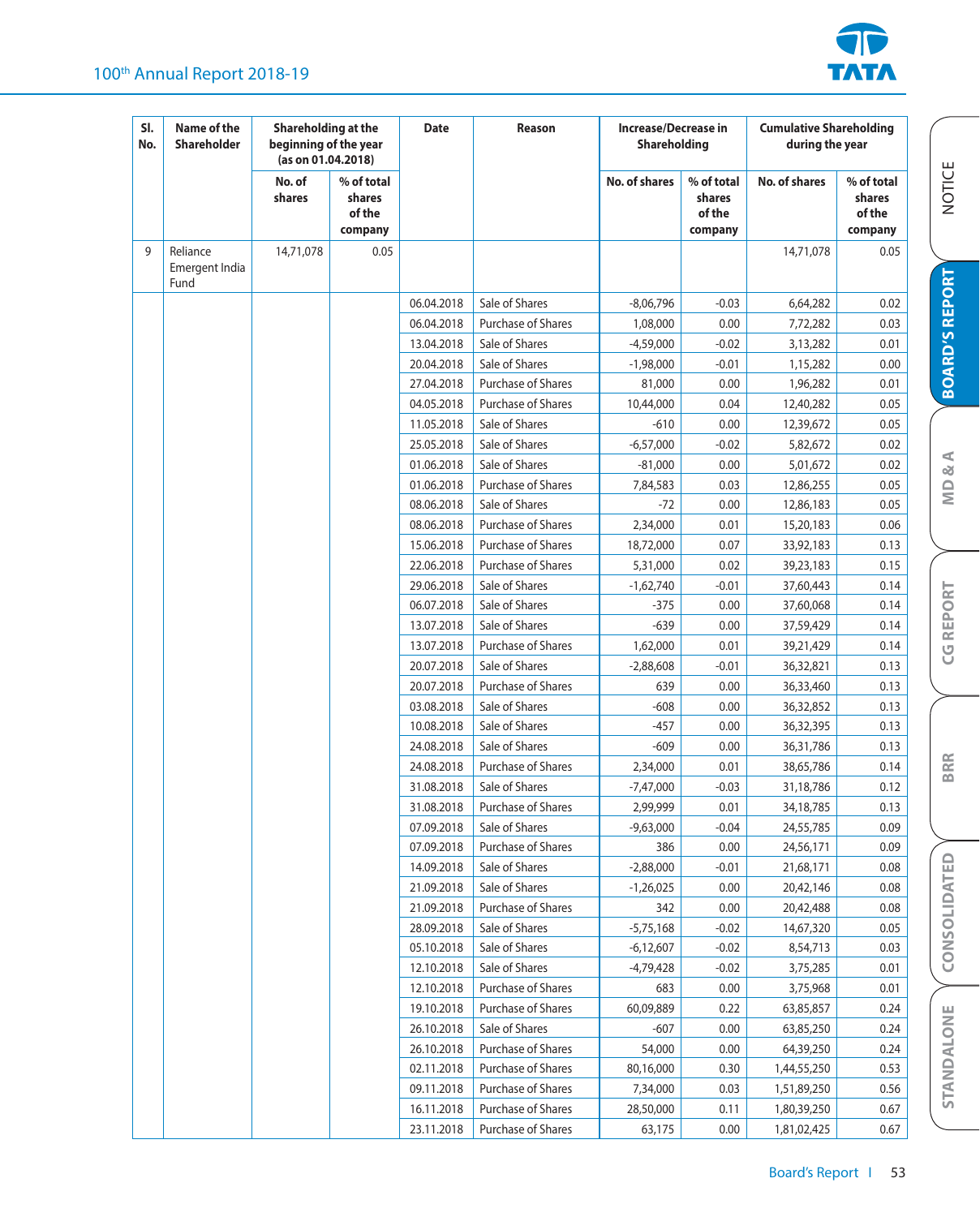# **The Tata Power Company Limited**

| SI.<br>No. | Name of the<br>Shareholder                                                                    | Shareholding at the<br>beginning of the year<br>(as on 01.04.2018) |                                           | <b>Date</b> | Reason                    | <b>Increase/Decrease in</b><br><b>Shareholding</b> |                                           | <b>Cumulative Shareholding</b><br>during the year |                                           |
|------------|-----------------------------------------------------------------------------------------------|--------------------------------------------------------------------|-------------------------------------------|-------------|---------------------------|----------------------------------------------------|-------------------------------------------|---------------------------------------------------|-------------------------------------------|
|            |                                                                                               | No. of<br>shares                                                   | % of total<br>shares<br>of the<br>company |             |                           | <b>No. of shares</b>                               | % of total<br>shares<br>of the<br>company | <b>No. of shares</b>                              | % of total<br>shares<br>of the<br>company |
|            |                                                                                               |                                                                    |                                           | 30.11.2018  | Sale of Shares            | $-5,481$                                           | 0.00                                      | 1,80,96,944                                       | 0.67                                      |
|            |                                                                                               |                                                                    |                                           | 30.11.2018  | <b>Purchase of Shares</b> | 8,86,000                                           | 0.03                                      | 1,89,82,944                                       | 0.70                                      |
|            |                                                                                               |                                                                    |                                           | 07.12.2018  | Sale of Shares            | $-2,99,999$                                        | -0.01                                     | 1,86,82,945                                       | 0.69                                      |
|            |                                                                                               |                                                                    |                                           | 07.12.2018  | <b>Purchase of Shares</b> | 52,88,000                                          | 0.20                                      | 2,39,70,945                                       | 0.89                                      |
|            |                                                                                               |                                                                    |                                           | 14.12.2018  | Sale of Shares            | $-27,000$                                          | 0.00                                      | 2,39,43,945                                       | 0.89                                      |
|            |                                                                                               |                                                                    |                                           | 14.12.2018  | Purchase of Shares        | 634                                                | 0.00                                      | 2,39,44,579                                       | 0.89                                      |
|            |                                                                                               |                                                                    |                                           | 21.12.2018  | Purchase of Shares        | 3,78,000                                           | 0.01                                      | 2,43,22,579                                       | 0.90                                      |
|            |                                                                                               |                                                                    |                                           | 28.12.2018  | Sale of Shares            | $-8,01,374$                                        | $-0.03$                                   | 2,35,21,205                                       | 0.87                                      |
|            |                                                                                               |                                                                    |                                           | 28.12.2018  | Purchase of Shares        | 10,82,000                                          | 0.04                                      | 2,46,03,205                                       | 0.91                                      |
|            |                                                                                               |                                                                    |                                           | 31.12.2018  | <b>Purchase of Shares</b> | 20,00,000                                          | 0.07                                      | 2,66,03,205                                       | 0.98                                      |
|            |                                                                                               |                                                                    |                                           | 04.01.2019  | Sale of Shares            | $-604$                                             | 0.00                                      | 2,66,02,601                                       | 0.98                                      |
|            |                                                                                               |                                                                    |                                           | 04.01.2019  | Purchase of Shares        | 2,56,000                                           | 0.01                                      | 2,68,58,601                                       | 0.99                                      |
|            |                                                                                               |                                                                    |                                           | 11.01.2019  | Sale of Shares            | $-45,254$                                          | 0.00                                      | 2,68,13,347                                       | 0.99                                      |
|            |                                                                                               |                                                                    |                                           | 11.01.2019  | Purchase of Shares        | 45,254                                             | 0.00                                      | 2,68,58,601                                       | 0.99                                      |
|            |                                                                                               |                                                                    |                                           | 18.01.2019  | Sale of Shares            | $-10,26,000$                                       | $-0.04$                                   | 2,58,32,601                                       | 0.96                                      |
|            |                                                                                               |                                                                    |                                           | 18.01.2019  | Purchase of Shares        | 10,23,442                                          | 0.04                                      | 2,68,56,043                                       | 0.99                                      |
|            |                                                                                               |                                                                    |                                           | 25.01.2019  | Purchase of Shares        | 15,05,000                                          | 0.06                                      | 2,83,61,043                                       | 1.05                                      |
|            |                                                                                               |                                                                    |                                           | 01.02.2019  | Sale of Shares            | $-2,52,000$                                        | $-0.01$                                   | 2,81,09,043                                       | 1.04                                      |
|            |                                                                                               |                                                                    |                                           | 01.02.2019  | Purchase of Shares        | 28,54,633                                          | 0.11                                      | 3,09,63,676                                       | 1.14                                      |
|            |                                                                                               |                                                                    |                                           | 08.02.2019  | Sale of Shares            | $-5,22,000$                                        | $-0.02$                                   | 3,04,41,676                                       | 1.13                                      |
|            |                                                                                               |                                                                    |                                           | 08.02.2019  | <b>Purchase of Shares</b> | 364                                                | 0.00                                      | 3,04,42,040                                       | 1.13                                      |
|            |                                                                                               |                                                                    |                                           | 15.02.2019  | Purchase of Shares        | 14,00,000                                          | 0.05                                      | 3,18,42,040                                       | 1.18                                      |
|            |                                                                                               |                                                                    |                                           | 22.02.2019  | <b>Purchase of Shares</b> | 5,00,052                                           | 0.02                                      | 3,23,42,092                                       | 1.20                                      |
|            |                                                                                               |                                                                    |                                           | 01.03.2019  | Sale of Shares            | $-11,97,000$                                       | $-0.04$                                   | 3,11,45,092                                       | 1.15                                      |
|            |                                                                                               |                                                                    |                                           | 01.03.2019  | Purchase of Shares        | 15,00,442                                          | 0.06                                      | 3,26,45,534                                       | 1.21                                      |
|            |                                                                                               |                                                                    |                                           | 08.03.2019  | Purchase of Shares        | 9,14,496                                           | 0.03                                      | 3,35,60,030                                       | 1.24                                      |
|            |                                                                                               |                                                                    |                                           | 15.03.2019  | Purchase of Shares        | 15,089                                             | 0.00                                      | 3,35,75,119                                       | 1.24                                      |
|            |                                                                                               |                                                                    |                                           | 22.03.2019  | Sale of Shares            | $-1,80,000$                                        | $-0.01$                                   | 3,33,95,119                                       | 1.23                                      |
|            |                                                                                               |                                                                    |                                           | 22.03.2019  | Purchase of Shares        | 4,430                                              | 0.00                                      | 3,33,99,549                                       | 1.23                                      |
|            |                                                                                               |                                                                    |                                           | 29.03.2019  | Sale of Shares            | $-1,470$                                           | 0.00                                      | 3,33,98,079                                       | 1.23                                      |
|            |                                                                                               |                                                                    |                                           | 29.03.2019  | <b>Purchase of Shares</b> | 69,548                                             | 0.00                                      | 3,34,67,627                                       | 1.24                                      |
|            |                                                                                               |                                                                    |                                           | 31.03.2019  | At the end of the year    |                                                    |                                           | 3,34,67,627                                       | 1.24                                      |
| 10         | <b>Mahout Global</b>                                                                          | 2,71,66,790                                                        | 1.00                                      |             |                           |                                                    |                                           | 2,71,66,790                                       | 1.00                                      |
|            | Emerging                                                                                      |                                                                    |                                           |             | No Change                 | 0                                                  | 0.00                                      | 2,71,66,790                                       | 1.00                                      |
|            | Markets<br>Leaders Fund,<br>A Sub-Fund of<br>The Mahout<br>Delaware<br><b>Statutory Trust</b> |                                                                    |                                           | 31.03.2019  | At the end of the year    |                                                    |                                           | 2,71,66,790                                       | 1.00                                      |
| 11         | <b>First State</b><br>Investments<br>Icvc-Stewart<br><b>Investors Asia</b><br>Pacific Fund    | 2,59,28,840                                                        | 0.96                                      |             |                           |                                                    |                                           | 2,59,28,840                                       | 0.96                                      |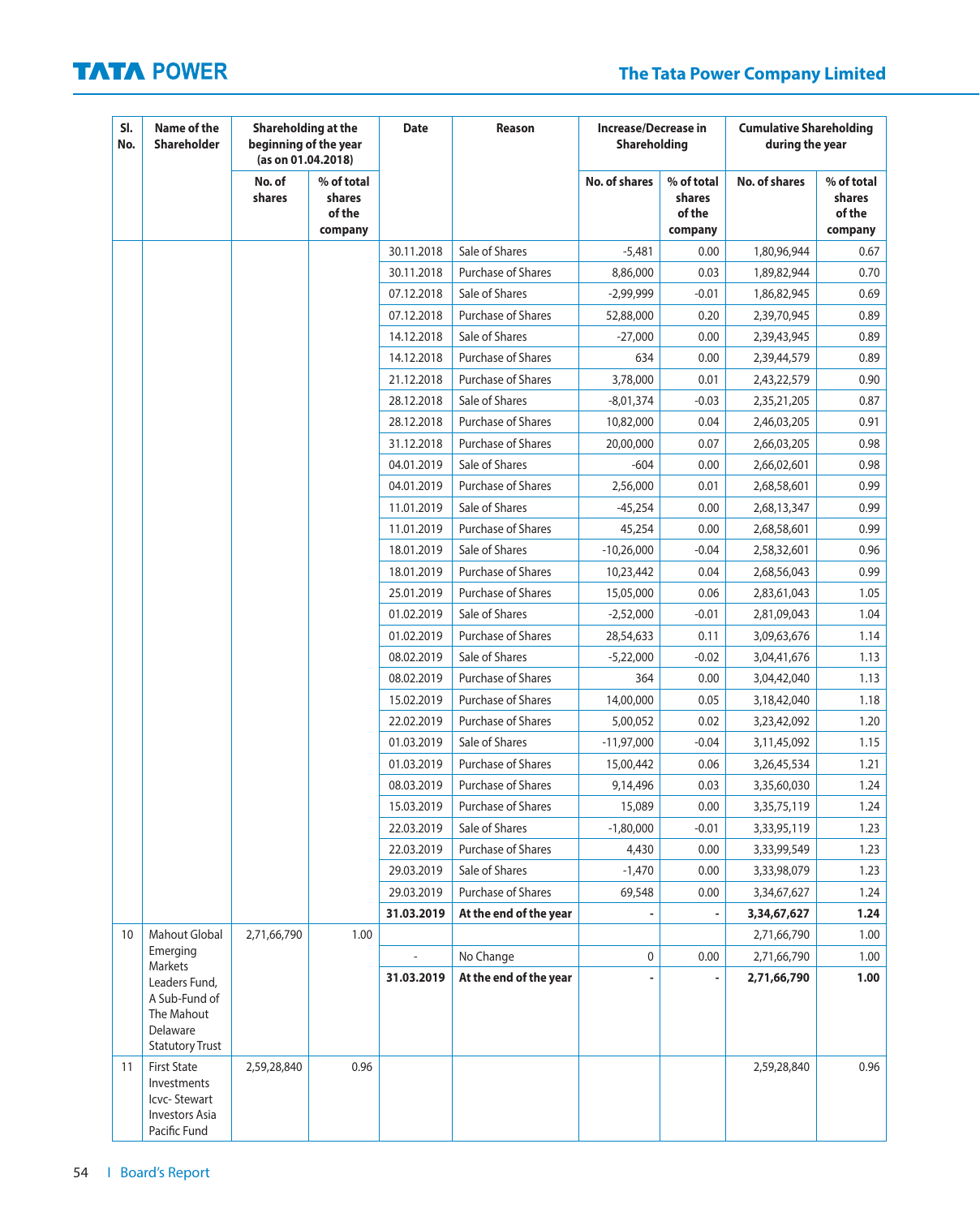

| SI.<br>No. | Name of the<br>Shareholder | Shareholding at the<br>beginning of the year<br>(as on 01.04.2018) |                                           | Date       | Reason                 | <b>Increase/Decrease in</b><br><b>Shareholding</b> |                                           | <b>Cumulative Shareholding</b><br>during the year |                                           |             |      |  |  |  |  |  |  |  |  |  |  |  |            |                |              |         |             |      |
|------------|----------------------------|--------------------------------------------------------------------|-------------------------------------------|------------|------------------------|----------------------------------------------------|-------------------------------------------|---------------------------------------------------|-------------------------------------------|-------------|------|--|--|--|--|--|--|--|--|--|--|--|------------|----------------|--------------|---------|-------------|------|
|            |                            | No. of<br>shares                                                   | % of total<br>shares<br>of the<br>company |            |                        | No. of shares                                      | % of total<br>shares<br>of the<br>company | <b>No. of shares</b>                              | % of total<br>shares<br>of the<br>company |             |      |  |  |  |  |  |  |  |  |  |  |  |            |                |              |         |             |      |
|            |                            |                                                                    |                                           |            | No Change              | $\mathbf{0}$                                       | 0.00                                      | 2,59,28,840                                       | 0.96                                      |             |      |  |  |  |  |  |  |  |  |  |  |  |            |                |              |         |             |      |
|            |                            |                                                                    |                                           | 31.03.2019 | At the end of the year |                                                    |                                           | 2,59,28,840                                       | 0.96                                      |             |      |  |  |  |  |  |  |  |  |  |  |  |            |                |              |         |             |      |
| 12         | Vanguard                   | 1,79,75,445                                                        | 0.66                                      |            |                        |                                                    |                                           | 1,79,75,445                                       | 0.66                                      |             |      |  |  |  |  |  |  |  |  |  |  |  |            |                |              |         |             |      |
|            | Emerging<br>Markets Stock  |                                                                    |                                           | 04.05.2018 | Sale of Shares         | $-35,600$                                          | 0.00                                      | 1,79,39,845                                       | 0.66                                      |             |      |  |  |  |  |  |  |  |  |  |  |  |            |                |              |         |             |      |
|            | Index Fund,                |                                                                    |                                           | 11.05.2018 | Sale of Shares         | $-33,820$                                          | 0.00                                      | 1,79,06,025                                       | 0.66                                      |             |      |  |  |  |  |  |  |  |  |  |  |  |            |                |              |         |             |      |
|            | A series of                |                                                                    |                                           | 01.06.2018 | Sale of Shares         | $-26,700$                                          | 0.00                                      | 1,78,79,325                                       | 0.66                                      |             |      |  |  |  |  |  |  |  |  |  |  |  |            |                |              |         |             |      |
|            | Vanguard<br>International  |                                                                    |                                           | 15.06.2018 | Sale of Shares         | $-26,700$                                          | 0.00                                      | 1,78,52,625                                       | 0.66                                      |             |      |  |  |  |  |  |  |  |  |  |  |  |            |                |              |         |             |      |
|            | Equity Index               |                                                                    |                                           | 22.06.2018 | Sale of Shares         | $-69,782$                                          | 0.00                                      | 1,77,82,843                                       | 0.66                                      |             |      |  |  |  |  |  |  |  |  |  |  |  |            |                |              |         |             |      |
|            | Fund                       |                                                                    |                                           | 29.06.2018 | Sale of Shares         | $-1,12,332$                                        | 0.00                                      | 1,76,70,511                                       | 0.65                                      |             |      |  |  |  |  |  |  |  |  |  |  |  |            |                |              |         |             |      |
|            |                            |                                                                    |                                           | 06.07.2018 | Sale of Shares         | $-45.954$                                          | 0.00                                      | 1,76,24,557                                       | 0.65                                      |             |      |  |  |  |  |  |  |  |  |  |  |  |            |                |              |         |             |      |
|            |                            |                                                                    |                                           | 13.07.2018 | Sale of Shares         | $-73,186$                                          | 0.00                                      | 1,75,51,371                                       | 0.65                                      |             |      |  |  |  |  |  |  |  |  |  |  |  |            |                |              |         |             |      |
|            |                            |                                                                    |                                           | 16.11.2018 | Purchase of Shares     | 24,255                                             | 0.00                                      | 1,75,75,626                                       | 0.65                                      |             |      |  |  |  |  |  |  |  |  |  |  |  |            |                |              |         |             |      |
|            |                            |                                                                    |                                           | 23.11.2018 | Purchase of Shares     | 63,063                                             | 0.00                                      | 1,76,38,689                                       | 0.65                                      |             |      |  |  |  |  |  |  |  |  |  |  |  |            |                |              |         |             |      |
|            |                            |                                                                    |                                           | 07.12.2018 | Purchase of Shares     | 30,723                                             | 0.00                                      | 1,76,69,412                                       | 0.65                                      |             |      |  |  |  |  |  |  |  |  |  |  |  |            |                |              |         |             |      |
|            |                            |                                                                    |                                           | 21.12.2018 | Purchase of Shares     | 87,318                                             | 0.00                                      | 1,77,56,730                                       | 0.66                                      |             |      |  |  |  |  |  |  |  |  |  |  |  |            |                |              |         |             |      |
|            |                            |                                                                    |                                           |            |                        |                                                    |                                           |                                                   |                                           |             |      |  |  |  |  |  |  |  |  |  |  |  | 28.12.2018 | Sale of Shares | $-18,10,581$ | $-0.07$ | 1,59,46,149 | 0.59 |
|            |                            |                                                                    |                                           | 01.02.2019 | Purchase of Shares     | 88,102                                             | 0.00                                      | 1,60,34,251                                       | 0.59                                      |             |      |  |  |  |  |  |  |  |  |  |  |  |            |                |              |         |             |      |
|            |                            |                                                                    |                                           |            |                        | 08.02.2019                                         | <b>Purchase of Shares</b>                 | 2,81,015                                          | 0.01                                      | 1,63,15,266 | 0.60 |  |  |  |  |  |  |  |  |  |  |  |            |                |              |         |             |      |
|            |                            |                                                                    |                                           | 29.03.2019 | Purchase of Shares     | 34,937                                             | 0.00                                      | 1,63,50,203                                       | 0.60                                      |             |      |  |  |  |  |  |  |  |  |  |  |  |            |                |              |         |             |      |
|            |                            |                                                                    |                                           | 31.03.2019 | At the end of the year |                                                    |                                           | 1,63,50,203                                       | 0.60                                      |             |      |  |  |  |  |  |  |  |  |  |  |  |            |                |              |         |             |      |

## **v) Shareholding of Directors and Key Managerial Personnel:**

| SI.<br>No.     | Name of the Director / Key<br><b>Managerial Personnel</b> |                  | Shareholding at the<br>beginning of the year<br>(as on 01.04.2018) | <b>Date</b> | Reason                 |                  | <b>Increase/Decrease</b><br>in Shareholding |                  | Cumulative<br>Shareholding<br>during the year |  |
|----------------|-----------------------------------------------------------|------------------|--------------------------------------------------------------------|-------------|------------------------|------------------|---------------------------------------------|------------------|-----------------------------------------------|--|
|                |                                                           | No. of<br>shares | % of total<br>shares<br>of the<br>company                          |             |                        | No. of<br>shares | % of total<br>shares<br>of the<br>company   | No. of<br>shares | % of total<br>shares<br>of the<br>company     |  |
| 1              | Mr. N. Chandrasekaran                                     | $\Omega$         | 0.00                                                               |             |                        |                  |                                             | $\Omega$         | 0.00                                          |  |
|                |                                                           |                  |                                                                    |             | No change              | 0                | 0.00                                        | $\Omega$         | 0.00                                          |  |
|                |                                                           |                  |                                                                    | 31.03.2019  | At the end of the year |                  |                                             | $\Omega$         | 0.00                                          |  |
| $\overline{2}$ | Mr. Nawshir H. Mirza                                      | 0                | 0.00                                                               |             |                        |                  |                                             | $\Omega$         | 0.00                                          |  |
|                |                                                           |                  |                                                                    | ٠           | No change              | 0                | 0.00                                        | $\Omega$         | 0.00                                          |  |
|                |                                                           |                  |                                                                    | 31.03.2019  | At the end of the year |                  |                                             | $\Omega$         | 0.00                                          |  |
| 3              | Mr. Deepak M. Satwalekar                                  | $\Omega$         | 0.00                                                               |             |                        |                  |                                             | $\Omega$         | 0.00                                          |  |
|                |                                                           |                  |                                                                    |             | No change              | $\Omega$         | 0.00                                        | $\Omega$         | 0.00                                          |  |
|                |                                                           |                  |                                                                    | 31.03.2019  | At the end of the year |                  |                                             | $\mathbf 0$      | 0.00                                          |  |
| 4              | Ms. Anjali Bansal                                         | 0                | 0.00                                                               |             |                        |                  |                                             | $\Omega$         | 0.00                                          |  |
|                |                                                           |                  |                                                                    |             | No change              | $\Omega$         | 0.00                                        | $\Omega$         | 0.00                                          |  |
|                |                                                           |                  |                                                                    | 31.03.2019  | At the end of the year |                  |                                             | $\mathbf{0}$     | 0.00                                          |  |

**BRR**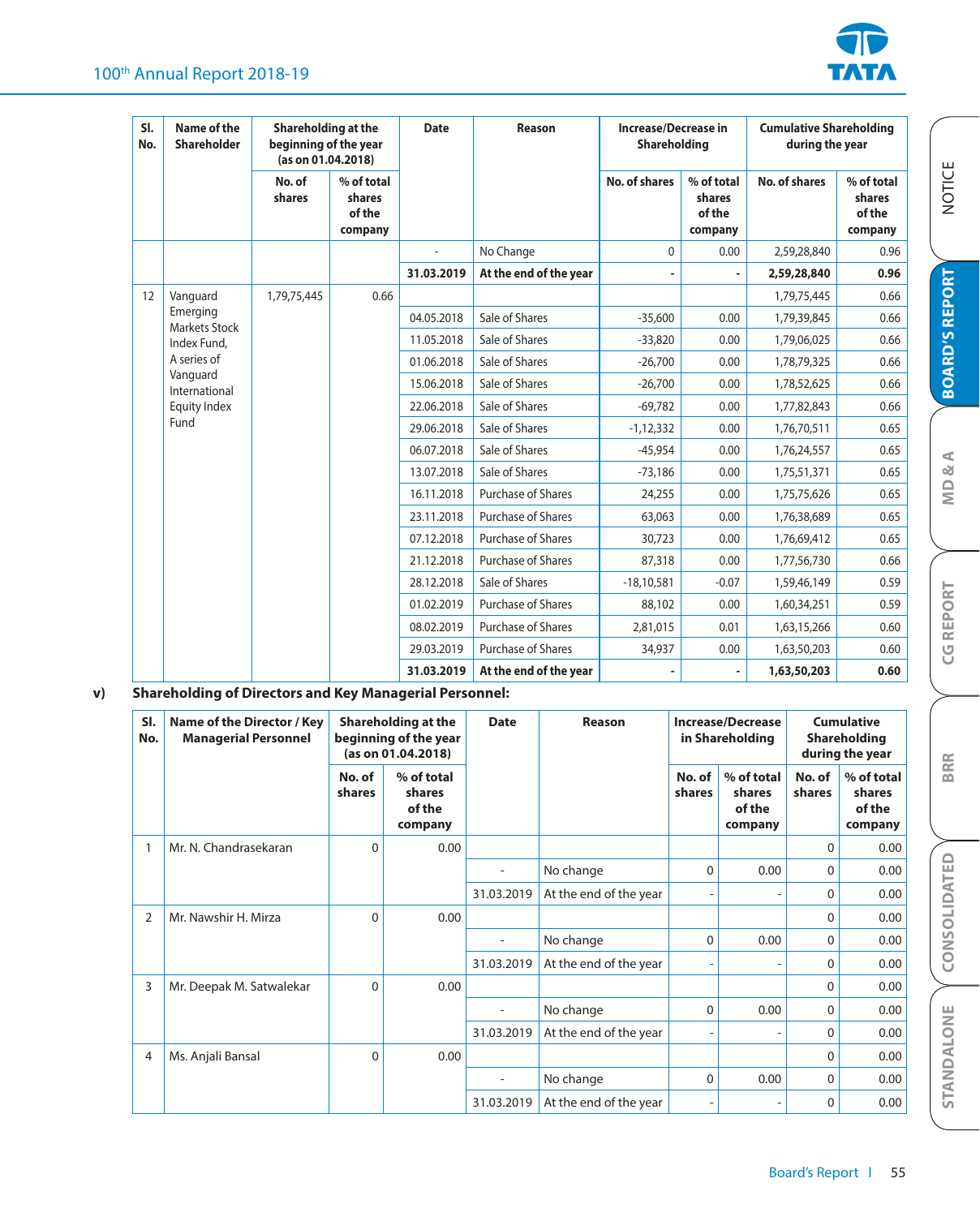| SI.<br>No.        | Name of the Director / Key<br><b>Managerial Personnel</b> |                  | Shareholding at the<br>beginning of the year<br>(as on 01.04.2018) | <b>Date</b>              | Reason                 | <b>Increase/Decrease</b><br>in Shareholding |                                           | <b>Cumulative</b><br>Shareholding<br>during the year |                                           |
|-------------------|-----------------------------------------------------------|------------------|--------------------------------------------------------------------|--------------------------|------------------------|---------------------------------------------|-------------------------------------------|------------------------------------------------------|-------------------------------------------|
|                   |                                                           | No. of<br>shares | % of total<br>shares<br>of the<br>company                          |                          |                        | No. of<br>shares                            | % of total<br>shares<br>of the<br>company | No. of<br>shares                                     | % of total<br>shares<br>of the<br>company |
| 5                 | Ms. Vibha Padalkar                                        | $\mathbf{0}$     | 0.00                                                               |                          |                        |                                             |                                           | 0                                                    | 0.00                                      |
|                   |                                                           |                  |                                                                    | ÷,                       | No change              | 0                                           | 0.00                                      | 0                                                    | 0.00                                      |
|                   |                                                           |                  |                                                                    | 31.03.2019               | At the end of the year |                                             |                                           | 0                                                    | 0.00                                      |
| 6                 | Mr. Sanjay V. Bhandarkar <sup>#</sup>                     | 16,262           | 0.00                                                               |                          |                        |                                             |                                           | 16,262                                               | 0.00                                      |
|                   |                                                           |                  |                                                                    | $\overline{a}$           | No change              | $\mathbf 0$                                 | 0.00                                      | 16,262                                               | 0.00                                      |
|                   |                                                           |                  |                                                                    | 31.03.2019               | At the end of the year |                                             |                                           | 16,262                                               | 0.00                                      |
| 7                 | Mr. K. M. Chandrasekhar                                   | 0                | 0.00                                                               |                          |                        |                                             |                                           | 0                                                    | 0.00                                      |
|                   |                                                           |                  |                                                                    | Ĭ.                       | No change              | 0                                           | 0.00                                      | 0                                                    | 0.00                                      |
|                   |                                                           |                  |                                                                    | 31.03.2019               | At the end of the year |                                             |                                           | 0                                                    | 0.00                                      |
| 8                 | Mr. Hemant Bhargava                                       | $\overline{0}$   | 0.00                                                               |                          |                        |                                             |                                           | 0                                                    | 0.00                                      |
|                   |                                                           |                  |                                                                    | $\overline{a}$           | No change              | $\mathbf 0$                                 | 0.00                                      | 0                                                    | 0.00                                      |
|                   |                                                           |                  |                                                                    | 31.03.2019               | At the end of the year |                                             |                                           | 0                                                    | 0.00                                      |
| 9                 | Mr. Saurabh Agrawal                                       | 0                | 0.00                                                               |                          |                        |                                             |                                           | 0                                                    | 0.00                                      |
|                   |                                                           |                  |                                                                    | Ĭ.                       | No change              | 0                                           | 0.00                                      | 0                                                    | 0.00                                      |
|                   |                                                           |                  |                                                                    | 31.03.2019               | At the end of the year |                                             |                                           | 0                                                    | 0.00                                      |
| 10                | Mr. Banmali Agrawala                                      | $\overline{0}$   | 0.00                                                               |                          |                        |                                             |                                           | 0                                                    | 0.00                                      |
|                   |                                                           |                  |                                                                    | $\overline{a}$           | No change              | $\mathbf 0$                                 | 0.00                                      | 0                                                    | 0.00                                      |
|                   |                                                           |                  |                                                                    | 31.03.2019               | At the end of the year |                                             |                                           | 0                                                    | 0.00                                      |
| 11                | Mr. Praveer Sinha, CEO &                                  | 0                | 0.00                                                               |                          |                        |                                             |                                           | 0                                                    | 0.00                                      |
|                   | <b>Managing Director</b><br>(w.e.f. 01.05.2018)           |                  |                                                                    | L,                       | No change              | 0                                           | 0.00                                      | 0                                                    | 0.00                                      |
|                   |                                                           |                  |                                                                    | 31.03.2019               | At the end of the year |                                             |                                           | 0                                                    | 0.00                                      |
| $12 \overline{ }$ | Mr. Ashok S. Sethi, COO &                                 | 20,600           | 0.00                                                               |                          |                        |                                             |                                           | 20,600                                               | 0.00                                      |
|                   | <b>Executive Director</b>                                 |                  |                                                                    | $\overline{a}$           | No change              | $\mathbf 0$                                 | 0.00                                      | 20,600                                               | 0.00                                      |
|                   |                                                           |                  |                                                                    | 31.03.2019               | At the end of the year |                                             |                                           | 20,600                                               | 0.00                                      |
| 13                | Mr. Anil Sardana, CEO &                                   | 0                | 0.00                                                               |                          |                        |                                             |                                           | 0                                                    | 0.00                                      |
|                   | <b>Managing Director</b><br>(upto 30.04.2018)             |                  |                                                                    |                          | No change              | $\mathbf 0$                                 | 0.00                                      | 0                                                    | 0.00                                      |
|                   |                                                           |                  |                                                                    | 31.03.2019               | At the period ended    |                                             |                                           | 0                                                    | 0.00                                      |
| 14                | Mr. Ramesh N.                                             | 0                | 0.00                                                               |                          |                        |                                             |                                           | 0                                                    | 0.00                                      |
|                   | Subramanyam, Chief<br><b>Financial Officer</b>            |                  |                                                                    | $\overline{\phantom{a}}$ | No change              | $\mathbf 0$                                 | 0.00                                      | 0                                                    | 0.00                                      |
|                   |                                                           |                  |                                                                    | 31.03.2019               | At the end of the year |                                             |                                           | 0                                                    | 0.00                                      |
| 15                | Mr. Hanoz M. Mistry,                                      | 18,445           | 0.00                                                               |                          |                        |                                             |                                           | 18,445                                               | 0.00                                      |
|                   | <b>Company Secretary</b>                                  |                  |                                                                    | 08.06.2018               | Purchase of Shares     | $^{\circ}8,560$                             | 0.00                                      | 27,005*                                              | 0.00                                      |
|                   |                                                           |                  |                                                                    | 31.03.2019               | At the end of the year |                                             |                                           | 27,005                                               | 0.00                                      |

# All the 16,262 shares are held as second holder.

\* Out of 27,005 shares, 15,286 shares are held as second holder.

@ Acquired on account of transmission.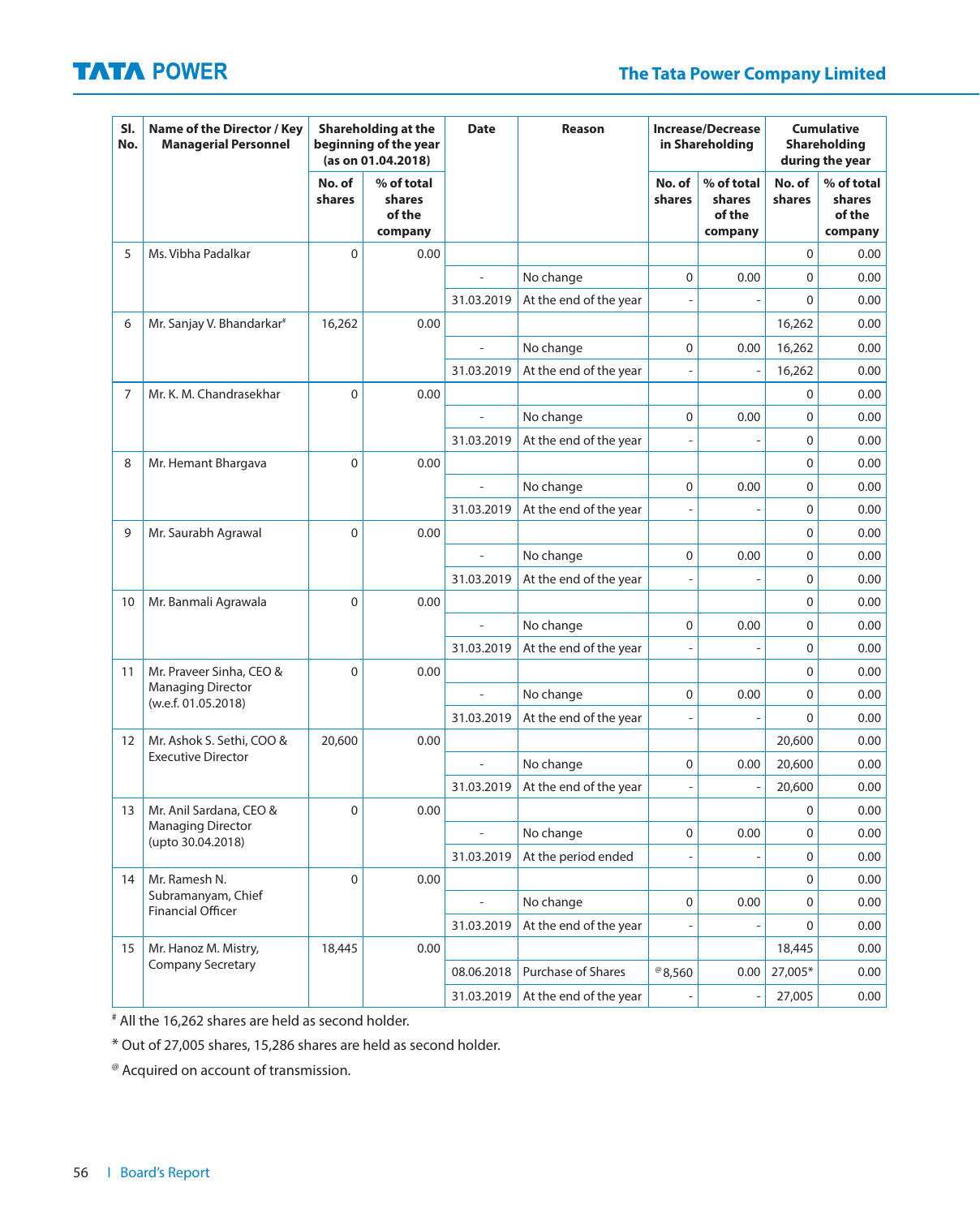

'JHVSFTJO͎DSPSF

#### **V. INDEBTEDNESS**

Indebtedness of the Company including interest outstanding/accrued but not due for payment

|      |                                                     |                |                  |                          | <b>Figures III &amp; Croip</b> |
|------|-----------------------------------------------------|----------------|------------------|--------------------------|--------------------------------|
|      | <b>Particulars</b>                                  | <b>Secured</b> | <b>Unsecured</b> | <b>Deposits</b>          | <b>Total</b>                   |
|      |                                                     | Loans          | Loans            |                          | <b>Indebtedness</b>            |
|      |                                                     | excluding      |                  |                          |                                |
|      |                                                     | deposits       |                  |                          |                                |
|      | Indebtedness at the beginning of the financial year |                |                  |                          |                                |
| i)   | <b>Principal Amount</b>                             | 8,122.95       | 8,448.48         |                          | 16,571.43                      |
| ii)  | Interest due but not paid                           |                |                  |                          |                                |
| iii) | Interest accrued but not due                        | 41.96          | 225.13           |                          | 267.09                         |
|      | Total (i+ii+iii)                                    | 8,164.91       | 8,673.61         | ۰                        | 16,838.52                      |
|      | Change in Indebtedness during the financial year    |                |                  |                          |                                |
|      | Addition                                            | 1,934.05       | 24,132.97        |                          | 26,067.02                      |
|      | Reduction                                           | (1,644.33)     | (23,316.38)      | $\qquad \qquad -$        | (24,960.71)                    |
|      | <b>Net Change</b>                                   | 289.72         | 816.59           |                          | 1,106.31                       |
|      | Indebtedness at the end of the financial year       |                |                  |                          |                                |
| i)   | <b>Principal Amount</b>                             | 13,598.75      | 3,853.77         |                          | 17,452.52                      |
| ii)  | Interest due but not paid                           |                |                  | $\overline{\phantom{a}}$ |                                |
| iii) | Interest accrued but not due                        | 68.54          | 235.36           | $\overline{\phantom{a}}$ | 303.90                         |
|      | Total $(i + ii + iii)$                              | 13,667.29      | 4,089.13         |                          | 17,756.42                      |

### **VI. REMUNERATION OF DIRECTORS AND KEY MANAGERIAL PERSONNEL**

**A. Remuneration to Managing Director, Whole-time Director and/or Manager:**

|                  |                                                                                                              |                                                                                  |                                                        |                                                     | $(\overline{\xi})$  |
|------------------|--------------------------------------------------------------------------------------------------------------|----------------------------------------------------------------------------------|--------------------------------------------------------|-----------------------------------------------------|---------------------|
| SI.              | <b>Particulars of Remuneration</b>                                                                           |                                                                                  | <b>Name of MD/WTD/Manager</b>                          |                                                     | <b>Total Amount</b> |
| No.              |                                                                                                              | <b>Mr. Praveer</b><br>Sinha, CEO<br>& Managing<br>Director (w.e.f<br>01.05.2018) | Mr. Ashok S.<br>Sethi, COO<br>& Executive<br>Director* | Mr. Anil<br>Sardana, CEO<br>& Managing<br>Director@ |                     |
| 1.               | Gross salary<br>(a)<br>Salary as per provisions contained in<br>section 17(1) of the Income-tax Act,<br>1961 | 1,68,95,342.30                                                                   | 1,85,73,500.00                                         | 68,59,799.50                                        | 4,23,28,641.80      |
|                  | Value of perquisites u/s 17(2) of the<br>(b)<br>Income-tax Act, 1961                                         | 3,32,613.00                                                                      | 1,29,754.00                                            | 10,398.00                                           | 4,72,765.00         |
|                  | Profits in lieu of salary under section<br>(c)<br>17(3) of the Income-tax Act, 1961                          | Nil                                                                              | Nil                                                    | Nil                                                 | Nil                 |
| 2.               | <b>Stock Option</b>                                                                                          | Nil                                                                              | Nil                                                    | Nil                                                 | Nil                 |
| $\overline{3}$ . | <b>Sweat Equity</b>                                                                                          | Nil                                                                              | Nil                                                    | Nil                                                 | Nil                 |
| 4.               | Commission<br>as % of profit                                                                                 |                                                                                  |                                                        |                                                     |                     |
|                  | others, specify (performance based)<br>$\overline{\phantom{m}}$                                              | 82,50,00,000.00                                                                  | 82,25,00,000.00                                        | N.A.                                                | 4,75,00,000.00      |
| 5.               | <b>Others, Retirement Benefits</b>                                                                           | 22,27,500.00                                                                     | 8,71,200.00                                            | 1,33,00,936.00                                      | 1,63,99,636.00      |
|                  | Total (A)                                                                                                    | 4,44,55,455.30                                                                   | 4,20,74,454.00                                         | 2,01,71,133.50                                      | 10,67,01,042.80     |
|                  | Ceiling as per the Act (@ 10% of profit calculated under Section 198 of the Act)                             |                                                                                  | ₹ 35.43 crore                                          |                                                     |                     |

<sup>&</sup> Commission relates to the financial year ended 31st March 2019, which will be paid during FY20.

\* Mr. Sethi superannuated as COO & Executive Director of the Company with effect from close of business hours on 30th April 2019.

<sup>®</sup> Mr. Sardana resigned as CEO & Managing Director of the Company with effect from close of business hours on 30th April 2018.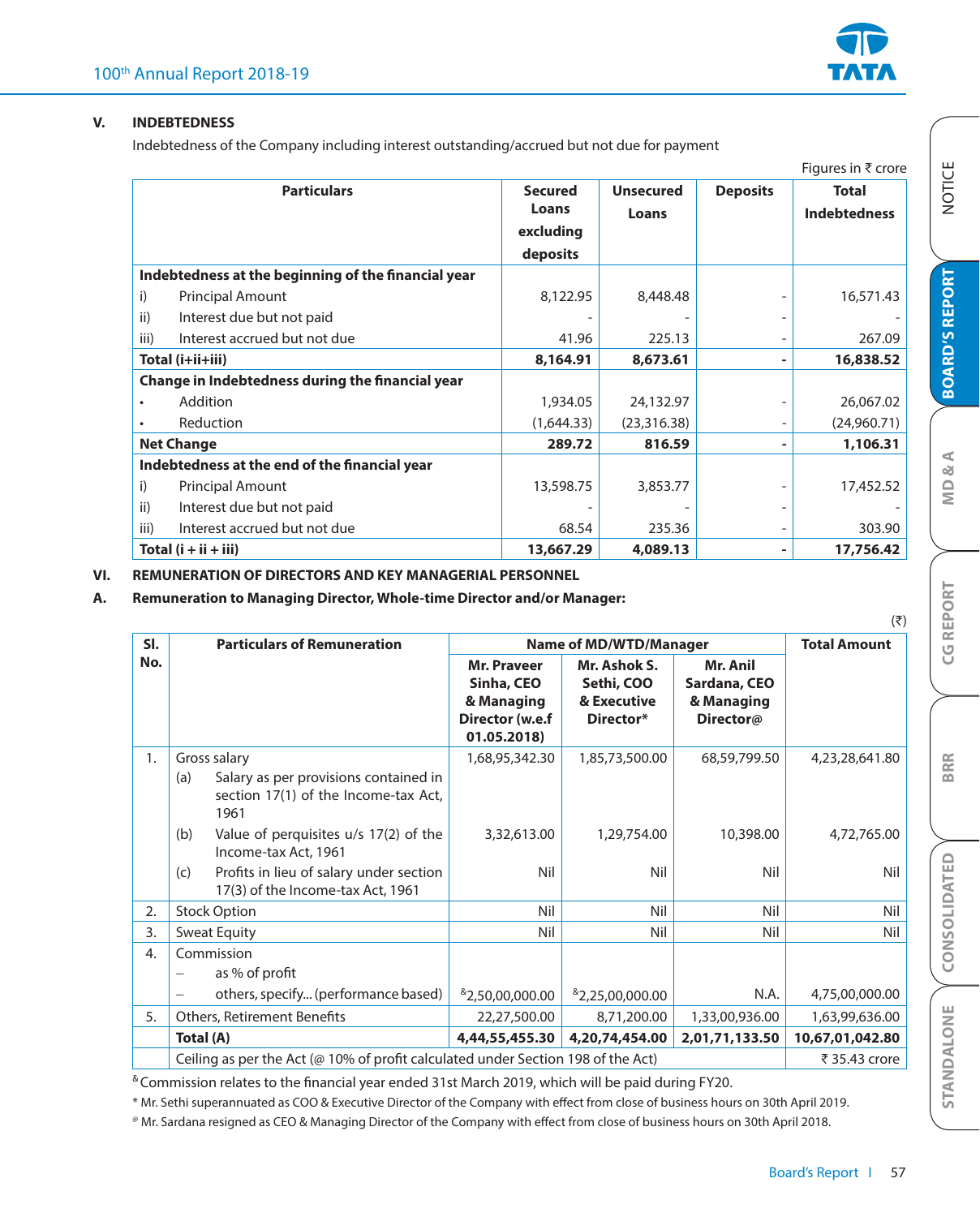### **B. Remuneration to other directors:**

| SI. | <b>Name of Directors</b>                                                                                                       |                                                               | <b>Particulars of Remuneration</b>                 |                           | <b>Total</b>  |  |
|-----|--------------------------------------------------------------------------------------------------------------------------------|---------------------------------------------------------------|----------------------------------------------------|---------------------------|---------------|--|
| No. |                                                                                                                                | <b>Fee for</b><br>attending board<br>/committee<br>meetings * | Commission<br>payable for<br>FY19 <sup>&amp;</sup> | Others, please<br>specify | <b>Amount</b> |  |
| I.  | <b>Independent Directors</b>                                                                                                   |                                                               |                                                    |                           |               |  |
| 1.  | Mr. N. H. Mirza                                                                                                                | 4,80,000                                                      | 70,00,000                                          | Nil                       | 74,80,000     |  |
| 2.  | Mr. D. M. Satwalekar                                                                                                           | 5,40,000                                                      | 65,00,000                                          | Nil                       | 70,40,000     |  |
| 3.  | Ms. Anjali Bansal                                                                                                              | 4,20,000                                                      | 50,00,000                                          | Nil                       | 54,20,000     |  |
| 4.  | Ms. Vibha Padalkar                                                                                                             | 4,50,000                                                      | 50,00,000                                          | Nil                       | 54,50,000     |  |
| 5.  | Mr. S. V. Bhandarkar                                                                                                           | 5,40,000                                                      | 55,00,000                                          | Nil                       | 60,40,000     |  |
| 6.  | Mr. K. M. Chandrasekhar                                                                                                        | 3,60,000                                                      | 40,00,000                                          | Nil                       | 43,60,000     |  |
|     | Total (I)                                                                                                                      | 27,90,000                                                     | 3,30,00,000                                        | <b>Nil</b>                | 3,57,90,000   |  |
| П.  | <b>Other Non-Executive Directors</b>                                                                                           |                                                               |                                                    |                           |               |  |
| 1.  | Mr. N. Chandrasekaran <sup>\$</sup>                                                                                            | 3,00,000                                                      | Nil                                                | Nil                       | 3,00,000      |  |
| 2.  | Mr. Hemant Bhargava <sup>®</sup>                                                                                               | 90,000                                                        | 20,00,000                                          | Nil                       | 20,90,000     |  |
| 3.  | Mr. Saurabh Agrawal #                                                                                                          | 4,20,000                                                      | Nil                                                | Nil                       | 4,20,000      |  |
| 4.  | Mr. Banmali Agrawala #                                                                                                         | 3,90,000                                                      | Nil                                                | Nil                       | 3,90,000      |  |
|     | Total (II)                                                                                                                     | 12,00,000                                                     | 20,00,000                                          | <b>Nil</b>                | 32,00,000     |  |
|     | <b>Total</b><br><b>Managerial</b><br><b>Remuneration</b><br>$(I + II)$                                                         | 39,90,000                                                     | 3,50,00,000                                        | <b>Nil</b>                | 3,89,90,000   |  |
|     | Ceiling as per the Act (@ 1% of profit calculated under Section 198 of the Act)<br>(Excluding any amount paid as sitting fees) |                                                               | ₹ 3.54 crore                                       |                           |               |  |

\* Excludes GST

<sup>&</sup> Commission relates to the financial year ended 31st March 2019, which will be paid to the eligible Directors during FY20.

<sup>5</sup> As a policy, Mr. N. Chandrasekaran, Chairman, has abstained from receiving Commission from the Company.

@ The Sitting Fees for attending meetings and the Commission was paid to LIC.

# In line with the internal guidelines of the Company, no payment is made towards commission to the NEDs of the Company, who are in full time employment with another Tata company.